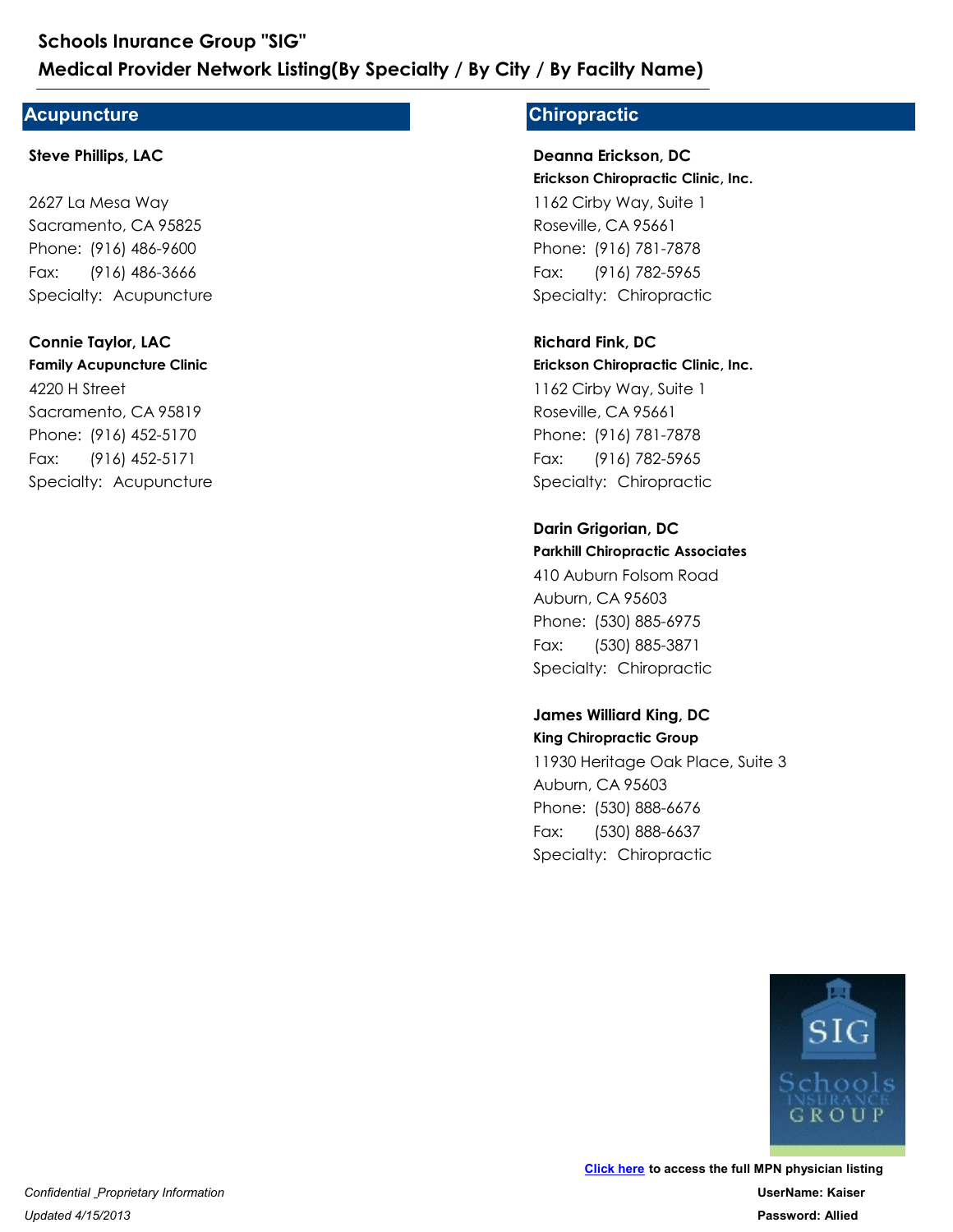### **Brett Lemire, DC**

**Universal Chiropractic Rehabilitation** 2354 Maritime, Suite 100 Elk Grove, CA 95758 Schools Inurance Group "SIG"<br>
Medical Provider Network Listing(By Spe<br>
Brett Lemire, DC<br>
Universal Chiropractic Rehabilitation<br>
2354 Maritime, Suite 100<br>
Elk Grove, CA 95758<br>
Phone: (916) 683-3390<br>
Fax: (916) 683-3339<br>
Spe Schools Inurance Group "SIG"<br>
Medical Provider Network Listing(By<br>
Brett Lemire, DC<br>
Universal Chiropractic Rehabilitation<br>
2354 Maritime, Suite 100<br>
Elk Grove, CA 95758<br>
Phone: (916) 683-3900<br>
Fax: (916) 683-3339<br>
Special Fax: (916) 683-3339 2354 Maritime, Suite 100<br>Elk Grove, CA 95758<br>Phone: (916) 683-3900<br>Fax: (916) 683-3339<br>Specialty: Chiropractic<br>William McKean, DC<br>930 Douglas Blvd #B<br>Roseville, CA 95678<br>Phone: (916) 784-1117<br>Fax: (916) 784-3204<br>Specialty:

### **William McKean, DC**

930 Douglas Blvd #B Roseville, CA 95678 Phone: (916) 683-3900<br>Fax: (916) 683-3339<br>Specialty: Chiropractic<br>William McKean, DC<br>930 Douglas Blvd #B<br>Roseville, CA 95678<br>Phone: (916) 784-1117<br>Fax: (916) 784-3204<br>Specialty: Chiropractic<br>Nelson Ong, DC Fax: (916) 784-3204

#### **Universal Chiropractic Rehabilitation Nelson Ong, DC**

2354 Maritime, Suite 100 Elk Grove, CA 95758 Phone: (916) 784-1117<br>Fax: (916) 784-3204<br>Specialty: Chiropractic<br>**Nelson Ong, DC**<br>Universal Chiropractic Rehabilitation<br>2354 Maritime, Suite 100<br>Elk Grove, CA 95758<br>Phone: (916) 683-3390<br>Fax: (916) 683-3339<br>Specialty: Chi 930 Douglas Blvd #B<br>Roseville, CA 95678<br>Phone: (916) 784-1117<br>Fax: (916) 784-3204<br>Specialty: Chiropractic<br>**Nelson Ong, DC<br>Universal Chiropractic Rehabilitation**<br>2354 Maritime, Suite 100<br>Elk Grove, CA 95758<br>Phone: (916) 683 Fax: (916) 683-3339 2354 Maritime, Suite 100<br>Elk Grove, CA 95758<br>Phone: (916) 683-3900<br>Fax: (916) 683-3339<br>Specialty: Chiropractic<br>**Duane Paterson, DC<br>Universal Chiropractic Rehabilitation**<br>2354 Maritime, Suite 100<br>Elk Grove, CA 95758<br>Phone:

### **Duane Paterson, DC**

**Universal Chiropractic Rehabilitation**

2354 Maritime, Suite 100 Elk Grove, CA 95758 Phone: (916) 683-3900<br>Fax: (916) 683-3339<br>Specialty: Chiropractic<br>**Duane Paterson, DC**<br>**Duane Paterson, DC**<br>**Universal Chiropractic Rehabilitation**<br>2354 Maritime, Suite 100<br>Elk Grove, CA 95758<br>Phone: (916) 683-3900<br>Fax: (9 Fax: (916) 683-3339

### **Chiropractor & Sports Center Thomas Gabriel Pesko, DC**

415 Placerville Drive, Suite F Placerville, CA 95667 **/ By Facilty Name)**<br> **Thomas Gabriel Pesko, DC**<br> **Chiropractor & Sports Center**<br>
415 Placerville, CA 95667<br>
Phone: (530) 642-1032<br>
Fax: (530) 642-1846<br>
Specialty: Chiropractic<br> **Charles Price, DC / By Facilty Name)**<br> **Thomas Gabriel Pesko, DC<br>
Chiropractor & Sports Center**<br>
415 Placerville Drive, Suite F<br>
Placerville, CA 95667<br>
Phone: (530) 642-1032<br>
Fax: (530) 642-1846<br>
Specialty: Chiropractic Fax: (530) 642-1846

### **Charles Price, DC**

**Price Chiropractic** 466 Del Norte Yuba City, CA 95991 Phone: (530) 642-1032<br>Fax: (530) 642-1846<br>Specialty: Chiropractic<br>**Charles Price, DC**<br>**Charles Price, DC**<br>**Price Chiropractic**<br>466 Del Norte<br>Yuba City, CA 95991<br>Phone: (530) 755-3200<br>Fax: (530) 755-3205<br>Specialty: Chiropra 415 Placerville Drive, Suite F<br>Placerville, CA 95667<br>Phone: (530) 642-1032<br>Fax: (530) 642-1846<br>Specialty: Chiropractic<br>**Charles Price, DC**<br>**Price Chiropractic**<br>466 Del Norte<br>Yuba City, CA 95991<br>Phone: (530) 755-3200<br>Fax: ( Fax: (530) 755-3205

### **Gary Robinson, DC**

4076 Grass Valley Hwy, Suite F Auburn, CA 95602 Phone: (530) 755-3200<br>Fax: (530) 755-3205<br>Specialty: Chiropractic<br>**Gary Robinson, DC**<br>4076 Grass Valley Hwy, Suite F<br>Auburn, CA 95602<br>Phone: (530) 889-2225<br>Fax: (530) 889-2225<br>Specialty: Chiropractic<br>Specialty: Chiropracti 466 Del Norte<br>Yuba City, CA 95991<br>Phone: (530) 755-3200<br>Fax: (530) 755-3205<br>Specialty: Chiropractic<br>**Gary Robinson, DC**<br>4076 Grass Valley Hwy, Suite F<br>Auburn, CA 95602<br>Phone: (530) 889-2225<br>Fax: (530) 889-2225<br>Specialty: C Fax: (530) 889-2230 4076 Grass Valley Hwy, Suite F<br>Auburn, CA 95602<br>Phone: (530) 889-2225<br>Fax: (530) 889-2230<br>Specialty: Chiropractic<br>**Scott Warren, DC<br>Warren Chiropractic**<br>1650 Lead Hill Blvd.<br>Roseville, CA 95678<br>Phone: (916) 784-2454<br>Fax: (

### **Warren Chiropractic Scott Warren, DC**

1650 Lead Hill Blvd. Roseville, CA 95678 Phone: (530) 889-2225<br>Fax: (530) 889-2225<br>Specialty: Chiropractic<br>Scott Warren, DC<br>Warren Chiropractic<br>1650 Lead Hill Blvd.<br>Roseville, CA 95678<br>Phone: (916) 784-2454<br>Fax: (916) 784-0454<br>Specialty: Chiropractic Fax: (916) 784-0454

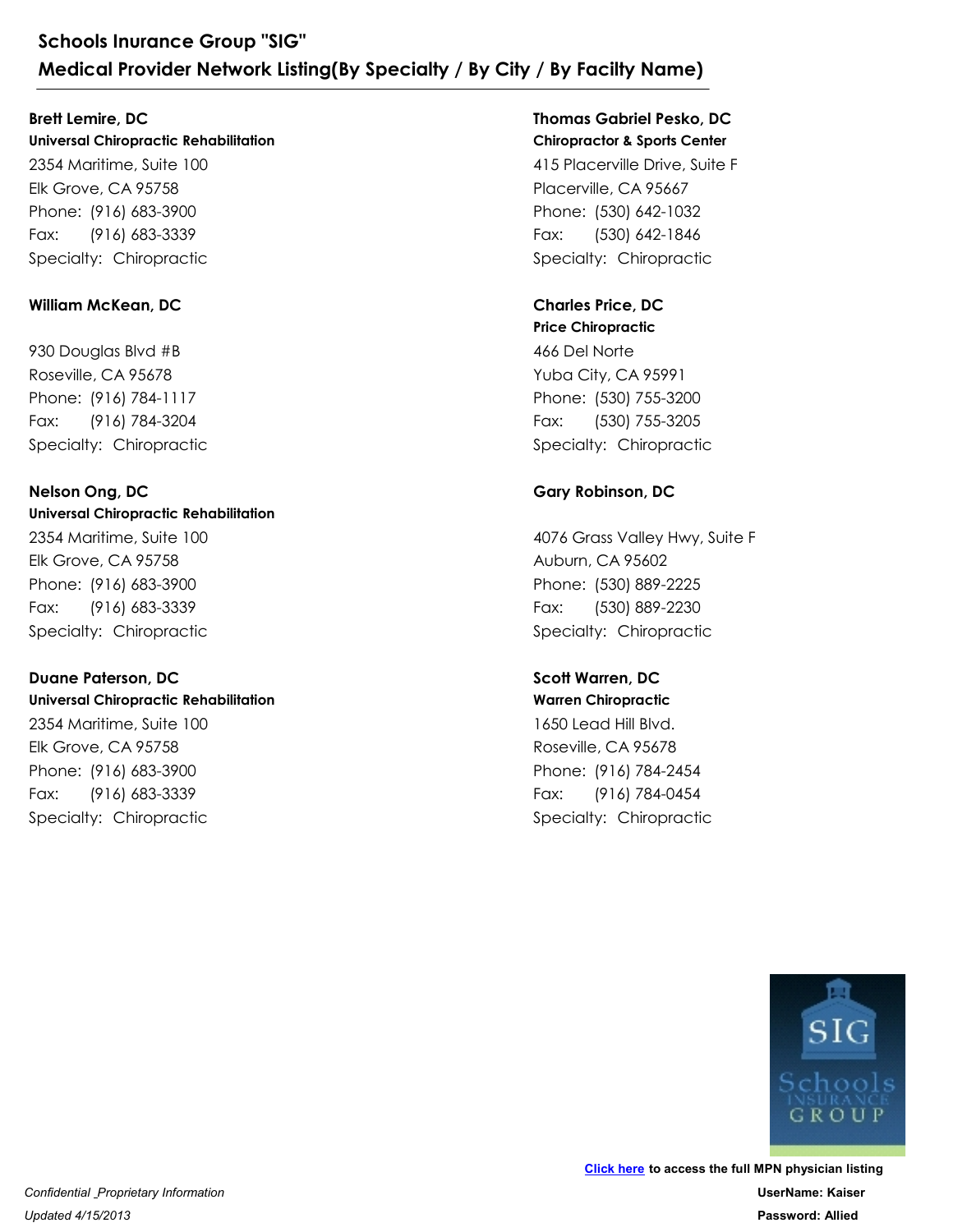### **Emergency Medicine**

# **Urgent Care Center of Folsom** 1600 Creekside Drive, Suite 1400 Folsom, CA 95630 Medical Provider Network Listing (By Specialty /<br>
Emergency Medicine<br>
David Brazzel, MD<br>
Urgent Care Center of Folsom<br>
1600 Creekside Drive, Suite 1400<br>
Folsom, CA 95630<br>
Phone: (916) 984-8244<br>
Fax: (916) 984-8206<br>
Special Schools Inurance Group "SIG"<br>
Medical Provider Network Listing(By<br>
Emergency Medicine<br>
David Brazzel, MD<br>
Urgent Care Center of Folsom<br>
1600 Creekside Drive, Suite 1400<br>
Folsom, CA 95630<br>
Phone: (916) 984-8244<br>
Fax: (916) Fax: (916) 984-8206 **David Brazzel, MD**

### **Roger Hicks, MD**

**Yuba Docs** 2090 Nevada City Highway Grass Valley, CA 95945 Phone: (916) 984-8244<br>Fax: (916) 984-8206<br>Specialty: Emergency Medicine<br>**Roger Hicks, MD<br>Yuba Docs**<br>2090 Nevada City Highway<br>Grass Valley, CA 95945<br>Phone: (530) 274-5020<br>Fax: (530) 274-7679<br>Specialty: Emergency Medicine<br>**D** 1600 Creekside Drive, Suite 1400<br>Folsom, CA 95630<br>Phone: (916) 984-8244<br>Fax: (916) 984-8206<br>Specialty: Emergency Medicine<br>**Roger Hicks, MD<br>Yuba Docs**<br>2090 Nevada City Highway<br>Grass Valley, CA 95945<br>Phone: (530) 274-5020<br>Fa Fax: (530) 274-7679 2090 Nevada City Highway<br>Grass Valley, CA 95945<br>Phone: (530) 274-5020<br>Fax: (530) 274-7679<br>Specialty: Emergency Medicine<br>**Douglas Pleatman, MD<br>Urgent Care Center of Folsom**<br>1600 Creekside Drive, Suite 1400<br>Folsom, CA 95630<br>

### **Douglas Pleatman, MD**

**Urgent Care Center of Folsom** 1600 Creekside Drive, Suite 1400 Folsom, CA 95630 Phone: (530) 274-5020<br>Fax: (530) 274-5020<br>Specialty: Emergency Medicine<br>**Douglas Pleatman, MD**<br>**Urgent Care Center of Folsom**<br>1600 Creekside Drive, Suite 1400<br>Folsom, CA 95630<br>Phone: (916) 984-8244<br>Fax: (916) 984-8206<br>Spec

Fax: (916) 984-8206

### **ENT/Otolaryngology**

**Sutter Medical Group** Three Medical Plaza Drive #220 Roseville, CA 95661 / **By Facilty Name)**<br>
=**NT/Otolaryngology**<br> **Eric Gage, MD**<br> **Sutter Medical Group**<br>
Three Medical Plaza Drive #220<br>
Roseville, CA 95661<br>
Phone: (916) 773-7920<br>
Fax:<br>
Specialty: ENT/Otolaryngology **/ By Facilty Name)<br>
ENT/Otolaryngology<br>
Eric Gage, MD<br>
Sutter Medical Group<br>
Three Medical Plaza Drive #220<br>
Roseville, CA 95661<br>
Phone: (916) 773-7920<br>
Fax:<br>
Specialty: ENT/Otolaryngology** Fax: **Eric Gage, MD**

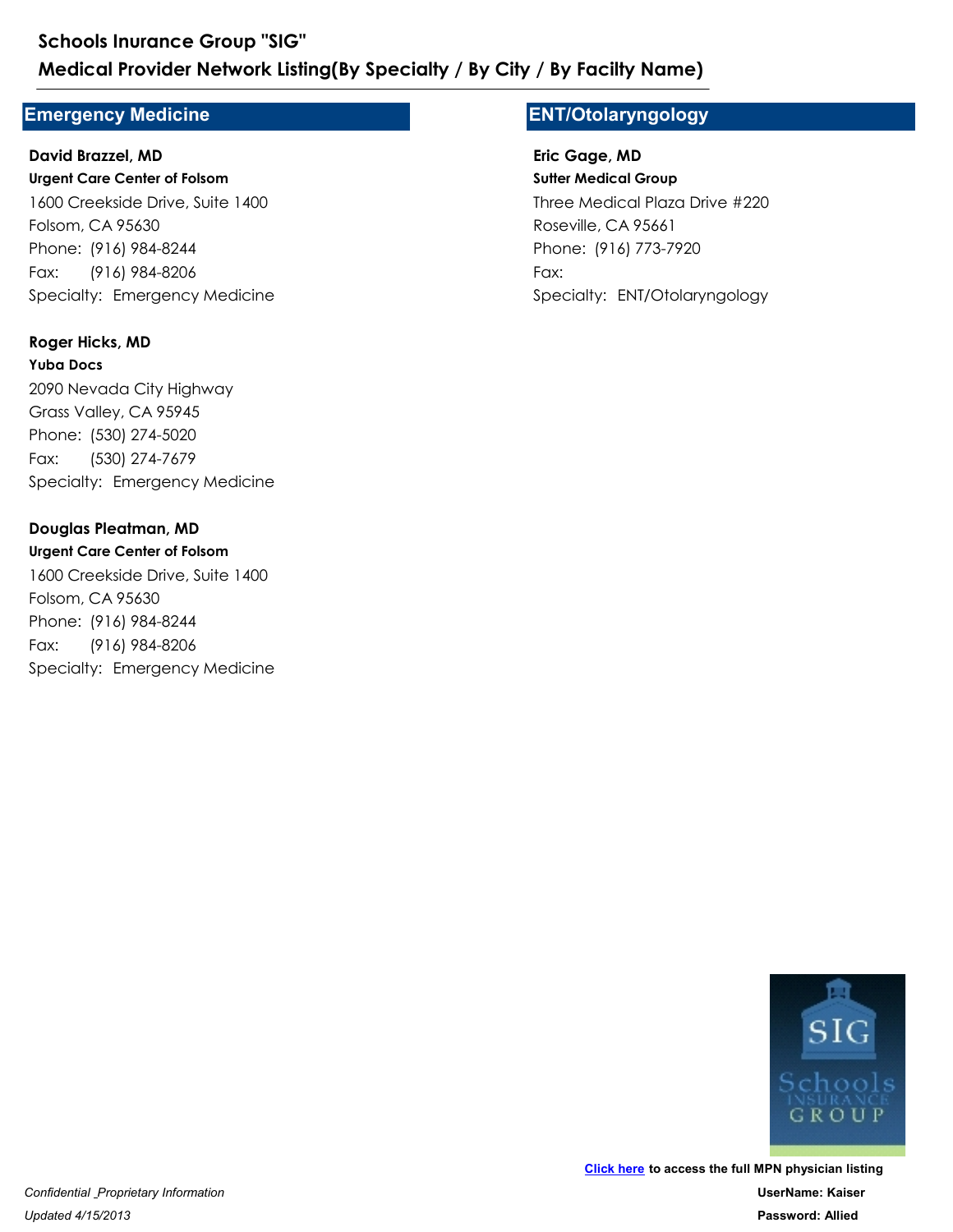### **General Surgery**

#### **Barton Health Gregory Eyre, MD**

2170 South Avenue South Lake Tahoe, CA 96150 Medical Provider Network Listing(By Special Constant Constrained Constants (Special Surgery<br>
Gregory Eyre, MD<br>
Barton Health<br>
2170 South Avenue<br>
South Lake Tahoe, CA 96150<br>
Phone: (530) 542-3000<br>
Fax: (530) 541-8723<br>
Speci Schools Inurance Group "SIG"<br>
Medical Provider Network Listing(By<br>
General Surgery<br>
Gregory Eyre, MD<br>
Barton Health<br>
2170 South Avenue<br>
South Lake Tahoe, CA 96150<br>
Phone: (530) 542-3000<br>
Fax: (530) 541-8723<br>
Specialty: Gen Fax: (530) 541-8723 2170 South Avenue<br>
South Lake Tahoe, CA 96150<br>
Phone: (530) 542-3000<br>
Fax: (530) 541-8723<br>
Specialty: General Surgery<br> **Jeffery Schwartz, MD**<br> **Jeffery Schwartz, MD**<br>
Yuba City, CA 95991<br>
Phone: (530) 821-5800<br>
Fax: (530)

#### **Jeffery Schwartz, MD**

460 Plumas Blvd ste 204 Yuba City, CA 95991 Phone: (530) 542-3000<br>Fax: (530) 541-8723<br>Specialty: General Surgery<br>**Jeffery Schwartz, MD**<br>460 Plumas Blvd ste 204<br>Yuba City, CA 95991<br>Phone: (530) 821-5800<br>Fax: (530) 821-5821<br>Specialty: General Surgery Fax: (530) 821-5821

### **Infectious Disease (Allergist)/Internal Medi**

#### **Jagraj Nijjar, MD**

481 Plumas Street, Suite 104 Yuba City, CA 95991 **nfectious Disease (Allergist)/Internal Medi<br>Jagraj Nijjar, MD<br>481 Plumas Street, Suite 104<br>Yuba City, CA 95991<br>Phone: (530) 674-9737<br>Fax: (530) 674-9734<br>Specialty: Infectious Disease (Allergist)/Internal Medi Phone: The Allergist) Sylon Factious Disease (Allergist)/Internal<br>
Jagraj Nijjar, MD<br>
481 Plumas Street, Suite 104<br>
Yuba City, CA 95991<br>
Phone: (530) 674-9737<br>
Fax: (530) 674-9734<br>
Specialty: Infectious Disease (Allergist** Fax: (530) 674-9734

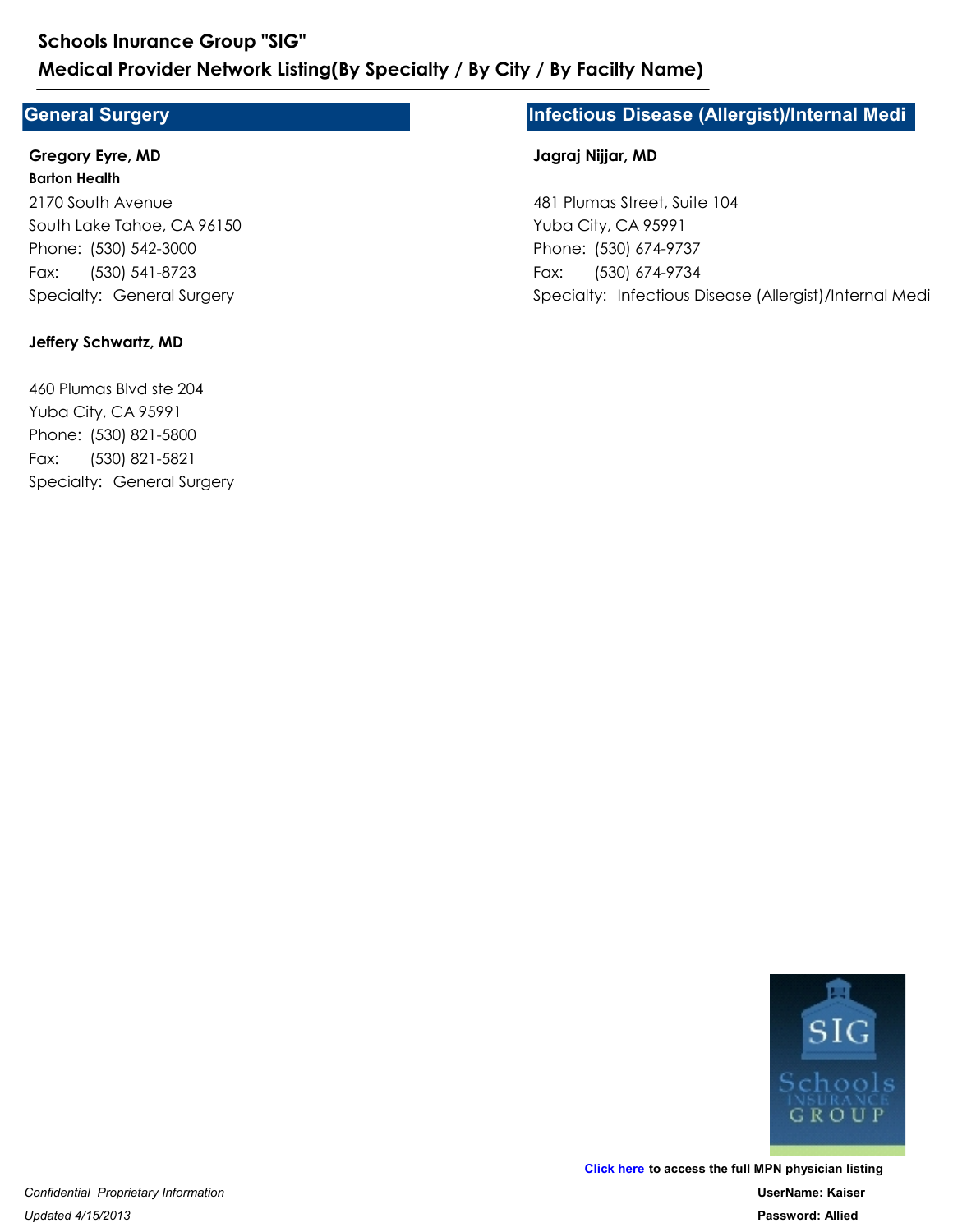### **Neurological Surgery**

**Northern California Spine & Rehabilitation Associates** 2801 K Street Sacramento, CA 95816 Medical Provider Network Listing(By Special<br>
Veurological Surgery<br>
Mark Hambly, MD<br>
Northern California Spine & Rehabilitation Associates<br>
2801 K Street<br>
Sacramento, CA 95816<br>
Phone: (916) 733-8277<br>
Fax: (916) 733-5047<br>
Sp Schools Inurance Group "SIG"<br>
Medical Provider Network Listing(By<br>
Veurological Surgery<br>
Mark Hambly, MD<br>
Northern California Spine & Rehabilitation Associc<br>
2801 K Street<br>
Sacramento, CA 95816<br>
Phone: (916) 733-8277<br>
Fax: Fax: (916) 733-5047 **Mark Hambly, MD** 2801 K Street<br>
Sacramento, CA 95816<br>
Phone: (916) 733-8277<br>
Fax: (916) 733-5047<br>
Specialty: Neurological Surgery<br> **Roderick Sanden, MD**<br>
3609 Mission Ave, Suite F<br>
Carmichael, CA 95608<br>
Phone: (916) 484-4444<br>
Fax: (916) 48

### **Roderick Sanden, MD**

3609 Mission Ave, Suite F Carmichael, CA 95608 Phone: (916) 733-8277<br>Fax: (916) 733-5047<br>Specialty: Neurological Surgery<br>**Roderick Sanden, MD**<br>3609 Mission Ave, Suite F<br>Carmichael, CA 95608<br>Phone: (916) 484-4444<br>Fax: (916) 484-4447<br>Specialty: Neurological Surgery Fax: (916) 484-4447

### **Neurology**

**Sutter Neuroscience Institute** 2800 L Street, Suite 500 Sacramento, CA 95816 **/ By Facilty Name)**<br> **Neurology**<br> **Stephen Knox, MD**<br> **Sutter Neuroscience Institute**<br>
2800 L Street, Suite 500<br>
Sacramento, CA 95816<br>
Phone: (916) 454-6850<br>
Fax:<br>
Specialty: Neurology<br>
Richard Riemer, DO **/ By Facilty Name)**<br> **Neurology**<br> **Stephen Knox, MD**<br> **Sutter Neuroscience Institute**<br>
2800 L Street, Suite 500<br>
Sacramento, CA 95816<br>
Phone: (916) 454-6850<br>
Fax:<br>
Specialty: Neurology Fax: **Stephen Knox, MD** 2800 L Street, Suite 500<br>
Sacramento, CA 95816<br>
Phone: (916) 454-6850<br>
Fax:<br>
Specialty: Neurology<br> **Richard Riemer, DO<br>
2801 K Street, Suite 420**<br>
Sacramento, CA 95618<br>
Phone: (916) 733-8877<br>
Fax: (916) 733-8878<br>
Specialty

#### **Richard Riemer, DO**

2801 K Street, Suite 420 Sacramento, CA 95618 Phone: (916) 454-6850<br>Fax:<br>Specialty: Neurology<br>**Richard Riemer, DO**<br>2801 K Street, Suite 420<br>Sacramento, CA 95618<br>Phone: (916) 733-8877<br>Fax: (916) 733-8878<br>Specialty: Neurology<br>**Michael P. Sullivan, MD** Fax: (916) 733-8878

#### **Michael P. Sullivan, MD**

2101 South Avenue South Lake Tahoe, CA 96150 Phone: (916) 733-8877<br>Fax: (916) 733-8878<br>Specialty: Neurology<br>**Michael P. Sullivan, MD**<br>2101 South Avenue<br>South Lake Tahoe, CA 96150<br>Phone: (530) 542-5744<br>Fax: (530) 542-5747<br>Specialty: Neurology 2801 K Street, Suite 420<br>
Sacramento, CA 95618<br>
Phone: (916) 733-8877<br>
Fax: (916) 733-8878<br>
Specialty: Neurology<br> **Michael P. Sullivan, MD<br>
2101 South Avenue**<br>
South Lake Tahoe, CA 96150<br>
Phone: (530) 542-5744<br>
Fax: (530) Fax: (530) 542-5747

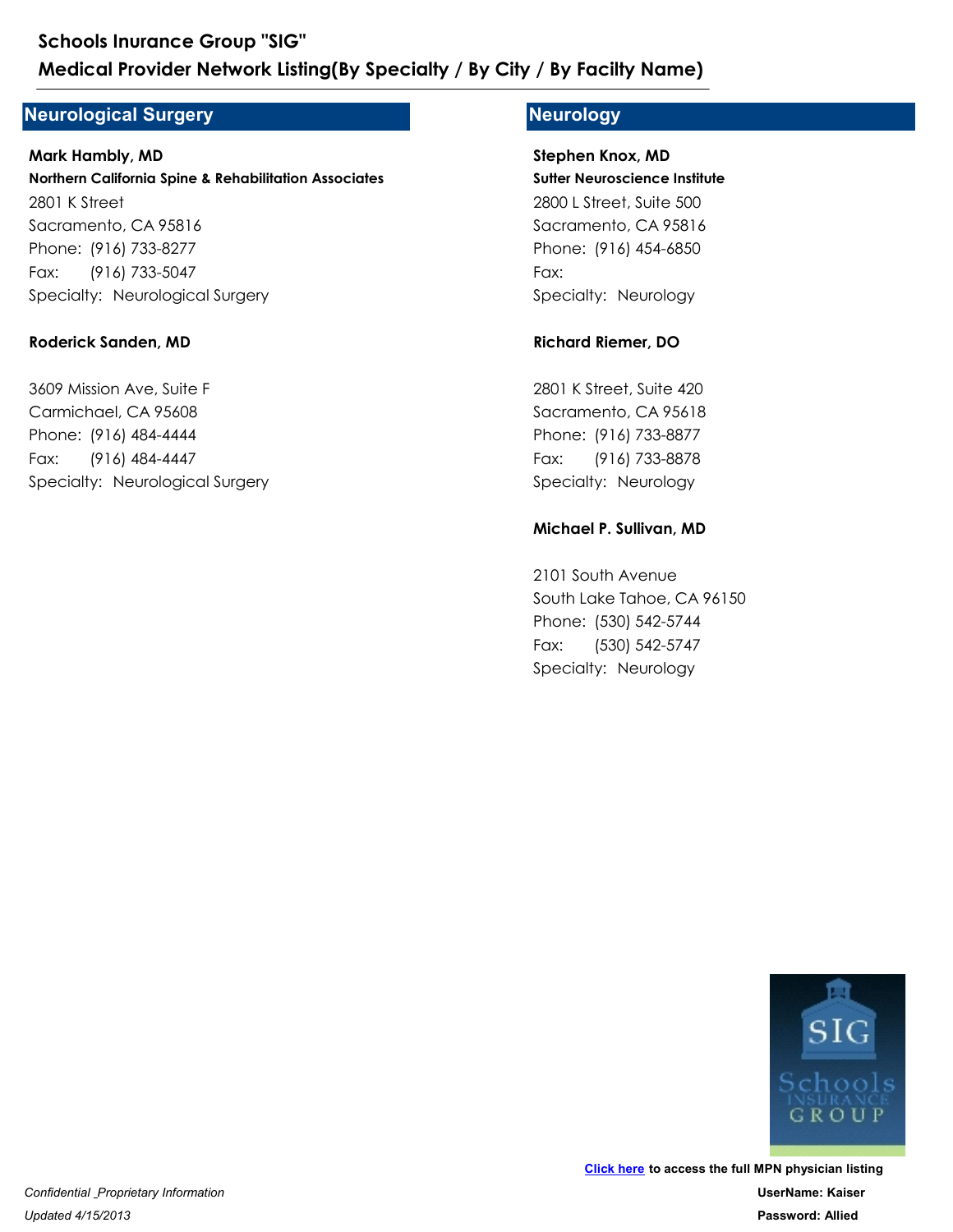### **Occupational Health**

### **Sierra Doctors Medical Group**

275 Grass Valley Hwy Auburn, CA 95603 Medical Provider Network Listing(By Specialty<br>
Dccupational Health<br>
Sierra Doctors Medical Group<br>
275 Grass Valley Hwy<br>
Auburn, CA 95603<br>
Phone: (530) 885-0344<br>
Fax: (530) 885-5046<br>
Specialty: Occupational Health Schools Inurance Group "SIG"<br>
Medical Provider Network Listing(By<br>
Dccupational Health<br>
Sierra Doctors Medical Group<br>
275 Grass Valley Hwy<br>
Auburn, CA 95603<br>
Phone: (530) 885-0344<br>
Fax: (530) 885-5046<br>
Specialty: Occupatio Fax: (530) 885-5046

#### **Sutter Occupational Health Services**

13300 New Airport Road, Suite 100 Auburn, CA 95602 Phone: (530) 885-0344<br>Fax: (530) 885-5046<br>Specialty: Occupational Health<br>**Sutter Occupational Health Services**<br>13300 New Airport Road, Suite 100<br>Auburn, CA 95602<br>Phone: (530) 887-0628<br>Fax: (530) 889-7401<br>Specialty: Occupat 275 Grass Valley Hwy<br>Auburn, CA 95603<br>Phone: (530) 885-0344<br>Fax: (530) 885-5046<br>Specialty: Occupational Health<br>Sutter Occupational Health Services<br>13300 New Airport Road, Suite 100<br>Auburn, CA 95602<br>Phone: (530) 887-0628<br>Fa Fax: (530) 889-7401 13300 New Airport Road, Suite 100<br>Auburn, CA 95602<br>Phone: (530) 887-0628<br>Fax: (530) 889-7401<br>Specialty: Occupational Health<br>**Suiter Occupational Health Services**<br>8170 Laguna Blvd, Suite 210<br>Elk Grove, CA 95758<br>Phone: (916)

#### **Sutter Occupational Health Services**

8170 Laguna Blvd, Suite 210 Elk Grove, CA 95758 Phone: (530) 887-0628<br>Fax: (530) 889-7401<br>Specialty: Occupational Health<br>**Sutter Occupational Health Services**<br>8170 Laguna Blvd, Suite 210<br>Elk Grove, CA 95758<br>Phone: (916) 683-3252<br>Fax: (916) 478-6540<br>Specialty: Occupation Fax: (916) 478-6540

### **Kaiser-on-the Job**

2155 Iron Point Road Folsom, CA 95630 Phone: (916) 683-3252<br>Fax: (916) 478-6540<br>Specialty: Occupational Health<br>**Kaiser-on-the Job**<br>2155 Iron Point Road<br>Folsom, CA 95630<br>Phone: (916) 817-5660<br>Fax: (916) 817-5682<br>Specialty: Occupational Health 8170 Laguna Blvd, Suite 210<br>Elk Grove, CA 95758<br>Phone: (916) 683-3252<br>Fax: (916) 478-6540<br>Specialty: Occupational Health<br>**Kaiser-on-the Job**<br>2155 Iron Point Road<br>Folsom, CA 95630<br>Phone: (916) 817-5660<br>Fax: (916) 817-5682<br>S Fax: (916) 817-5682

#### **Mercy Medical Group Occ Health Services**

1700 Prairie City Road Folsom, CA 95630 **/ By Facilty Name)**<br>
Mercy Medical Group Occ Health Services<br>
1700 Prairie City Road<br>
Folsom, CA 95630<br>
Phone: (916) 351-4826<br>
Specialty: Occupational Health **/ By Facilty Name)<br>Mercy Medical Group Occ Health Services<br>1700 Prairie City Road<br>Folsom, CA 95630<br>Phone: (916) 351-4801<br>Fax: (916) 351-4826<br>Specialty: Occupational Health** Fax: (916) 351-4826 1700 Prairie City Road<br>Folsom, CA 95630<br>Phone: (916) 351-4801<br>Fax: (916) 351-4826<br>Specialty: Occupational Health<br>**Forest Hill Medical Clinical**<br>2300 Forest Hill Road<br>Foresthill, CA 95959<br>Phone: (530) 367-2229<br>Fax: (530) 36

### **Forest Hill Medical Clinical**

2300 Forest Hill Road Foresthill, CA 95959 Phone: (916) 351-4801<br>Fax: (916) 351-4826<br>Specialty: Occupational Health<br>**Forest Hill Medical Clinical**<br>2300 Forest Hill Road<br>Foresthill, CA 95959<br>Phone: (530) 367-2229<br>Fax: (530) 367-4161<br>Specialty: Occupational Health Fax: (530) 367-4161

#### **Sierra Care Occupational Services**

140 Litton Drive, Suite 110 Grass Valley, CA 95945 Phone: (530) 367-2229<br>Fax: (530) 367-4161<br>Specialty: Occupational Health<br>Specialty: Occupational Services<br>140 Litton Drive, Suite 110<br>Grass Valley, CA 95945<br>Phone: (530) 274-8483<br>Fax: (530) 271-2067<br>Specialty: Occupational 2300 Forest Hill Road<br>Foresthill, CA 95959<br>Phone: (530) 367-2229<br>Fax: (530) 367-4161<br>Specialty: Occupational Health<br>Specialty: Occupational Services<br>140 Litton Drive, Suite 110<br>Grass Valley, CA 95945<br>Phone: (530) 274-8483<br> Fax: (530) 271-2067 140 Litton Drive, Suite 110<br>Grass Valley, CA 95945<br>Phone: (530) 274-8483<br>Fax: (530) 271-2067<br>Specialty: Occupational Health<br>Sierra Nevada Memorial Hospital<br>155 Glasson Way<br>Grass Valley, CA 95945<br>Phone: (530) 274-8483<br>Fax:

#### **Sierra Nevada Memorial Hospital**

155 Glasson Way Grass Valley, CA 95945 Phone: (530) 274-8483<br>Fax: (530) 271-2067<br>Specialty: Occupational Health<br>Sierra Nevada Memorial Hospital<br>Sierra Nevada Memorial Hospital<br>155 Glasson Way<br>Grass Valley, CA 95945<br>Phone: (530) 274-8483<br>Fax: (530) 271-2067<br>Spec Fax: (530) 271-2067

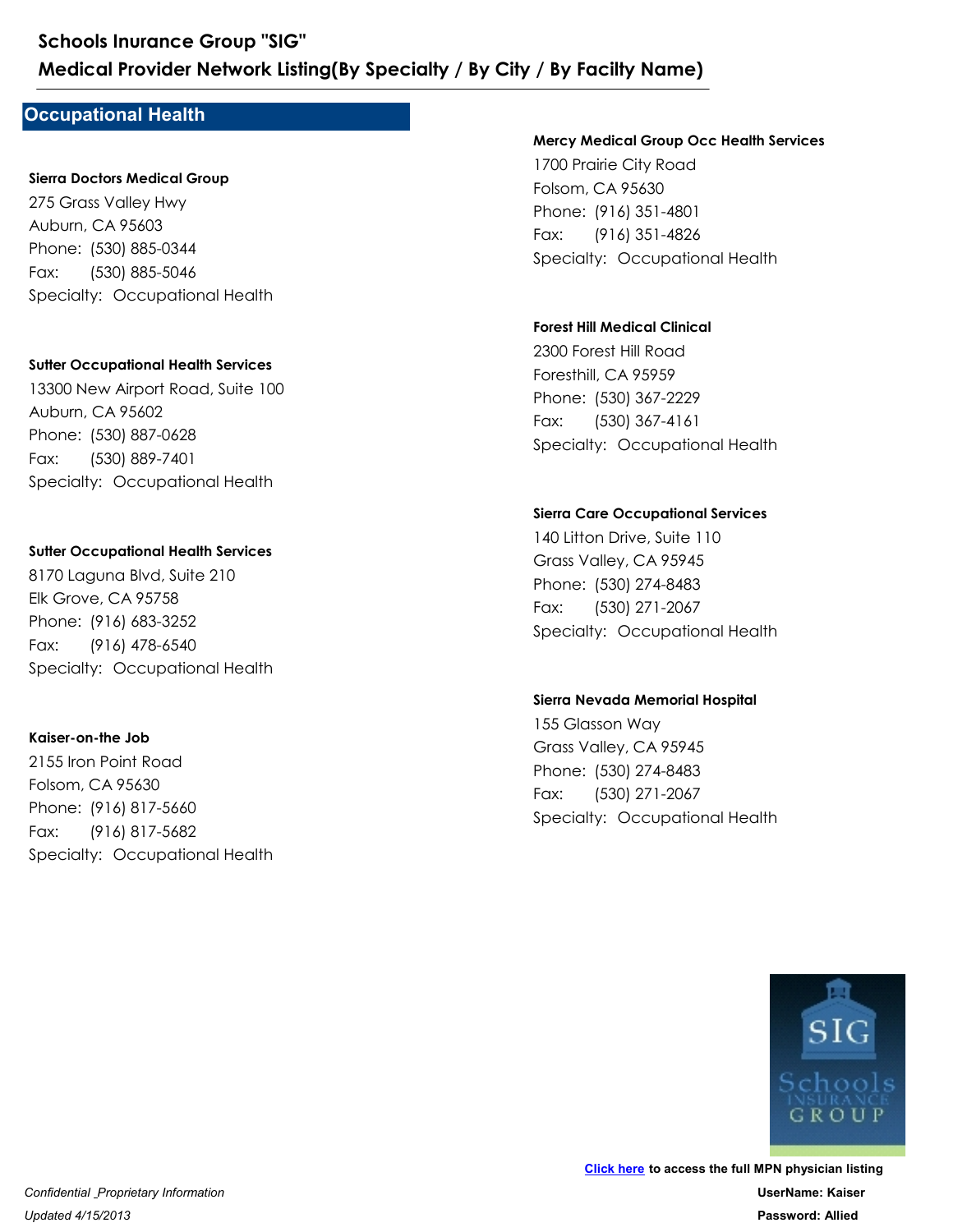#### **Yuba Docs**

2090 Nevada City Highway Grass Valley, CA 95945 Schools Inurance Group "SIG"<br>
Medical Provider Network Listing(By Specialty<br>
Yuba Docs<br>
2090 Nevada City Highway<br>
Grass Valley, CA 95945<br>
Phone: (530) 274-5020<br>
Fax: (530) 274-7679<br>Specialty: Occupational Health Schools Inurance Group "SIG"<br>
Medical Provider Network Listing(By<br>
Yuba Docs<br>
2090 Nevada City Highway<br>
Grass Valley, CA 95945<br>
Phone: (530) 274-5020<br>
Fax: (530) 274-7679<br>
Specialty: Occupational Health Fax: (530) 274-7679

### **Sierra Family Medical Clinic**

15301 Tyler Foote Rd Nevada City, CA 95959 Phone: (530) 274-5020<br>Fax: (530) 274-7679<br>Specialty: Occupational Health<br>Sierra Family Medical Clinic<br>I5301 Tyler Foote Rd<br>Nevada City, CA 95959<br>Phone: (530) 292-3478<br>Fax: (530) 292-4296<br>Specialty: Occupational Health 2090 Nevada City Highway<br>Grass Valley, CA 95945<br>Phone: (530) 274-5020<br>Fax: (530) 274-7679<br>Specialty: Occupational Health<br>Sierra Family Medical Clinic<br>I5301 Tyler Foote Rd<br>Nevada City, CA 95959<br>Phone: (530) 292-3478<br>Fax: (5 Fax: (530) 292-4296 15301 Tyler Foote Rd<br>Nevada City, CA 95959<br>Phone: (530) 292-3478<br>Fax: (530) 292-4296<br>Specialty: Occupational Health<br>Sutter Occupational Health Services<br>11121 Sun Center Drive, Suite A<br>Rancho Cordova, CA 95670<br>Phone: (916)

### **Sutter Occupational Health Services**

11121 Sun Center Drive, Suite A Rancho Cordova, CA 95670 Phone: (530) 292-3478<br>Fax: (530) 292-4296<br>Specialty: Occupational Health<br>Sutter Occupational Health Services<br>11121 Sun Center Drive, Suite A<br>Rancho Cordova, CA 95670<br>Phone: (916) 635-3570<br>Fax: (916) 852-7910<br>Specialty: Occ Fax: (916) 852-7910 11121 Sun Center Drive, Suite A<br>
Rancho Cordova, CA 95670<br>
Phone: (916) 635-3570<br>
Fax: (916) 852-7910<br>
Specialty: Occupational Health<br> **US Health Works**<br>
2305 Sunset Blvd.<br>
Rocklin, CA 95765<br>
Phone: (916) 632-9606<br>
Fax: (9

### **US Health Works**

2305 Sunset Blvd. Rocklin, CA 95765 Phone: (916) 635-3570<br>Fax: (916) 852-7910<br>Specialty: Occupational Health<br>US Health Works<br>2305 Sunset Blvd.<br>Rocklin, CA 95765<br>Phone: (916) 632-9706<br>Fax: (916) 632-9706<br>Specialty: Occupational Health Fax: (916) 632-9706

### **Kaiser-on-the Job**

1600 Eureka Rd, Bldg C Roseville, CA 95661 9 **By Facilty Name)**<br>
Suisser-on-the Job<br>
1600 Eureka Rd, Bldg C<br>
Roseville, CA 95661<br>
Phone: (916) 784-4000<br>
Fax: (916) 474-6499<br>
Specialty: Occupational Health **/ By Facilty Name)**<br> **Kaiser-on-the Job**<br>
1600 Eureka Rd, Bldg C<br>
Roseville, CA 95661<br>
Phone: (916) 784-4000<br>
Fax: (916) 474-6499<br>
Specialty: Occupational Health Fax: (916) 474-6499

### **Sutter Occupational Health Services**

Two Medical Plaza, Suite 105 Roseville, CA 95661 Phone: (916) 784-4000<br>Fax: (916) 474-6499<br>Specialty: Occupational Health<br>**Sutter Occupational Health Services**<br>Two Medical Plaza, Suite 105<br>Roseville, CA 95661<br>Phone: (916) 797-4700<br>Fax: (916) 797-4701<br>Specialty: Occupatio 1600 Eureka Rd, Bldg C<br>Roseville, CA 95661<br>Phone: (916) 784-4000<br>Fax: (916) 474-6499<br>Specialty: Occupational Health<br>Sutter Occupational Health Services<br>Two Medical Plaza, Suite 105<br>Roseville, CA 95661<br>Phone: (916) 797-4700 Fax: (916) 797-4701 Two Medical Plaza, Suite 105<br>Roseville, CA 95661<br>Phone: (916) 797-4700<br>Fax: (916) 797-4701<br>Specialty: Occupational Health<br>**Kaiser-on-the Job**<br>2016 Morse Avenue<br>Sacramento, CA 95825<br>Phone: (916) 973-5499<br>Fax: (916) 973-7739

### **Kaiser-on-the Job**

2016 Morse Avenue Sacramento, CA 95825 Phone: (916) 797-4700<br>Fax: (916) 797-4701<br>Specialty: Occupational Health<br>**Kaiser-on-the Job**<br>2016 Morse Avenue<br>Sacramento, CA 95825<br>Phone: (916) 973-5499<br>Fax: (916) 973-7739<br>Specialty: Occupational Health Fax: (916) 973-7739 2016 Morse Avenue<br>Sacramento, CA 95825<br>Phone: (916) 973-5499<br>Fax: (916) 973-7739<br>Specialty: Occupational Health<br>Mercy Medical Group Occ Health Services<br>3000 Q Street, 4th floor<br>Sacramento, CA 95816<br>Phone: (916) 733-3386<br>Fa

### **Mercy Medical Group Occ Health Services**

3000 Q Street, 4th floor Sacramento, CA 95816 Phone: (916) 973-5499<br>Fax: (916) 973-5499<br>Specialty: Occupational Health<br>Mercy Medical Group Occ Health Services<br>3000 Q Street, 4th floor<br>Sacramento, CA 95816<br>Phone: (916) 733-3386<br>Fax: (916) 733-3450<br>Specialty: Occupation Fax: (916) 733-3450

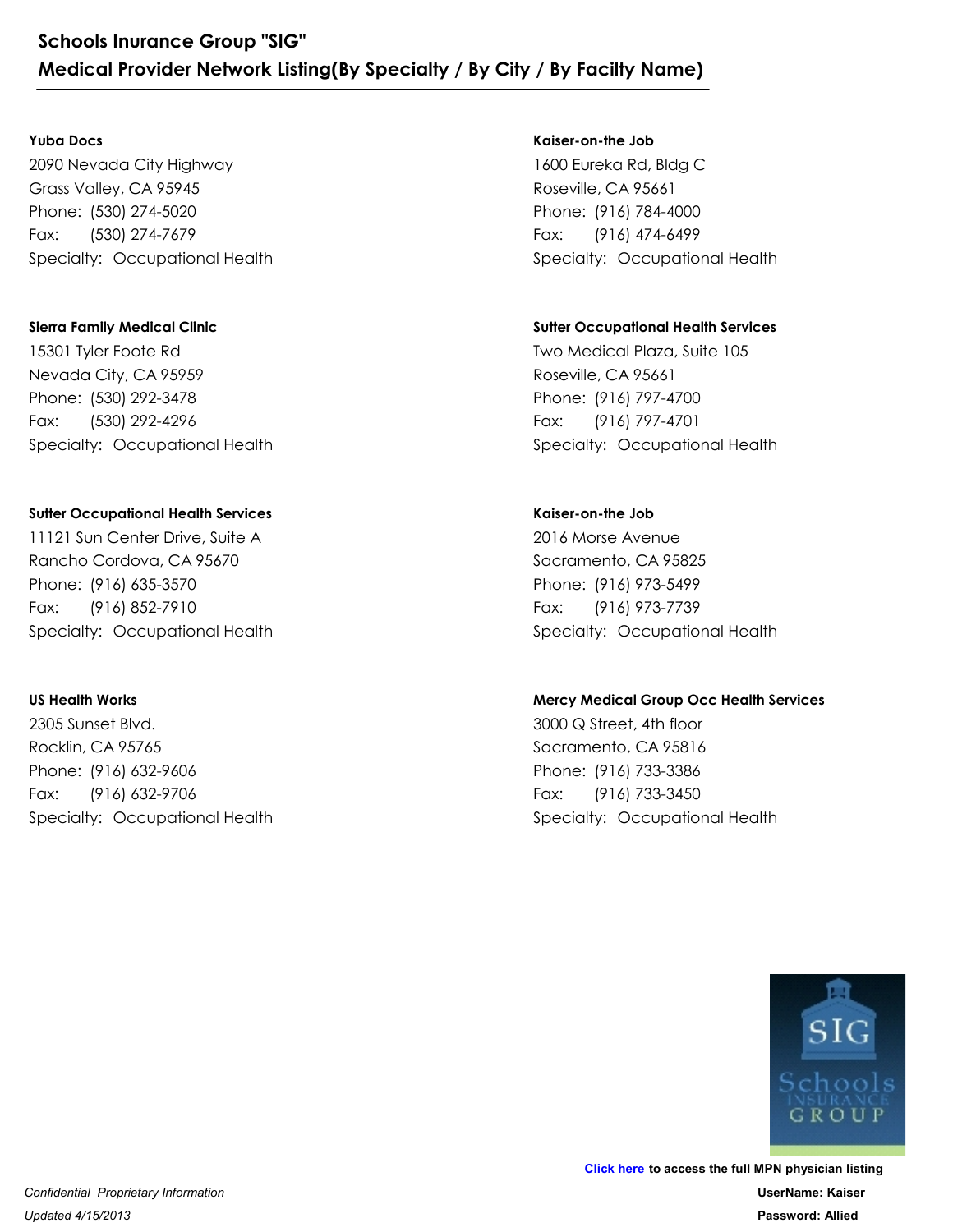#### **US Health Works**

1675 Alhambra Blvd, Suite B Sacramento, CA 95816 Schools Inurance Group "SIG"<br>
Medical Provider Network Listing(By Specialty<br>
US Health Works<br>
1675 Alhambra Blvd, Suite B<br>
Sacramento, CA 95816<br>
Phone: (916) 451-4580<br>
Fax: (916) 451-3119<br>
Specialty: Occupational Health Schools Inurance Group "SIG"<br>
Medical Provider Network Listing(By<br>
US Health Works<br>
1675 Alhambra Blvd, Suite B<br>
Sacramento, CA 95816<br>
Phone: (916) 451-4580<br>
Fax: (916) 451-3119<br>
Specialty: Occupational Health Fax: (916) 451-3119

### **US Health Works**

9261 Folsom Blvd., Suite 200 Sacramento, CA 95826 Phone: (916) 451-4580<br>Fax: (916) 451-3119<br>Specialty: Occupational Health<br>US Health Works<br>9261 Folsom Blvd., Suite 200<br>Sacramento, CA 95826<br>Phone: (916) 364-1733<br>Fax: (916) 964-5255<br>Specialty: Occupational Health 1675 Alhambra Blvd, Suite B<br>Sacramento, CA 95816<br>Phone: (916) 451-4580<br>Fax: (916) 451-3119<br>Specialty: Occupational Health<br>US Health Works<br>9261 Folsom Blvd., Suite 200<br>Sacramento, CA 95826<br>Phone: (916) 364-1733<br>Fax: (916) 9 Fax: (916) 964-5255

### **US Health Works**

3680 Industrial Blvd., #550-H Sacramento, CA 95691 Phone: (916) 364-1733<br>Fax: (916) 964-5255<br>Specialty: Occupational Health<br>US Health Works<br>3680 Industrial Blvd., #550-H<br>Sacramento, CA 95691<br>Phone: (916) 373-7575<br>Fax: (916) 373-1555<br>Specialty: Occupational Health 9261 Folsom Blvd., Suite 200<br>Sacramento, CA 95826<br>Phone: (916) 364-1733<br>Fax: (916) 964-5255<br>Specialty: Occupational Health<br>US Health Works<br>3680 Industrial Blvd., #550-H<br>Sacramento, CA 95691<br>Phone: (916) 373-7575<br>Fax: (916) Fax: (916) 373-1555 3680 Industrial Blvd., #550-H<br>Sacramento, CA 95691<br>Phone: (916) 373-7575<br>Fax: (916) 373-1555<br>Specialty: Occupational Health<br>**Barton Occupational Health**<br>2170 South Avenue<br>South Lake Tahoe, CA 96150<br>Phone: (530) 543-5882<br>Fa

### **Barton Occupational Health**

2170 South Avenue South Lake Tahoe, CA 96150 Phone: (916) 373-7575<br>
Fax: (916) 373-7575<br>
Specialty: Occupational Health<br> **Barton Occupational Health**<br>
2170 South Avenue<br>
South Lake Tahoe, CA 96150<br>
Phone: (530) 543-5882<br>
Fax: (530) 541-4697<br>
Specialty: Occupational H Fax: (530) 541-4697

### **Truckee-Tahoe Medical Group**

925 No Lake Blvd, Suite 102B Tahoe City, CA 96145 9 **By Facilty Name)**<br>Truckee-Tahoe Medical Group<br>P25 No Lake Blvd, Suite 102B<br>Tahoe City, CA 96145<br>Phone: (530) 581-8864<br>Fax: (503) 583-1826<br>Specialty: Occupational Health **/ By Facilty Name)**<br>
Truckee-Tahoe Medical Group<br>
925 No Lake Blvd, Suite 102B<br>
Tahoe City, CA 96145<br>
Phone: (530) 581-8864<br>
Fax: (503) 583-1826<br>
Specialty: Occupational Health Fax: (503) 583-1826

### **Tahoe WoRX Occupational Health (formerly Tahoe Forest)**

10956 Donner Pass Road, Suite 230 Truckee, CA 96161 Phone: (530) 581-8864<br>Fax: (503) 583-1826<br>Specialty: Occupational Health<br>**Tahoe WoRX Occupational Health (formerly Tahoe Forest)**<br>10956 Donner Pass Road, Suite 230<br>Truckee, CA 96161<br>Phone: (530) 582-3277<br>Fax: (530) 550-054 925 No Lake Blvd, Suite 102B<br>Tahoe City, CA 96145<br>Phone: (530) 581-8864<br>Fax: (503) 583-1826<br>Specialty: Occupational Health<br>**Tahoe WoRX Occupational Health (formerly Taho**<br>10956 Donner Pass Road, Suite 230<br>Truckee, CA 96161 Fax: (530) 550-0544 10956 Donner Pass Road, Suite 230<br>Truckee, CA 96161<br>Phone: (530) 582-3277<br>Fax: (530) 550-0544<br>Specialty: Occupational Health<br>**Fremont-Rideout Comp Clinic**<br>1531 Plumas Ct<br>Yuba City, CA 95991<br>Phone: (530) 749-4411<br>Fax: (530)

### **Fremont-Rideout Comp Clinic**

1531 Plumas Ct Yuba City, CA 95991 Phone: (530) 582-3277<br>Fax: (530) 550-0544<br>Specialty: Occupational Health<br>Fremont-Rideout Comp Clinic<br>1531 Plumas Ct<br>Yuba City, CA 95991<br>Phone: (530) 749-4411<br>Fax: (530) 749-4592<br>Specialty: Occupational Health<br>**John Boeye,** Fax: (530) 749-4592

### **John Boeye, MD**

**Sierra Doctors Medical Group** 275 Grass Valley Hwy Auburn, CA 95603 Phone: (530) 749-4411<br>Fax: (530) 749-4411<br>Fax: (530) 749-4592<br>Specialty: Occupational Health<br>**John Boeye, MD**<br>Sierra Doctors Medical Group<br>275 Grass Valley Hwy<br>Auburn, CA 95603<br>Phone: (530) 885-0344<br>Fax: (530) 885-5046<br>Spe 1531 Plumas Ct<br>Yuba City, CA 95991<br>Phone: (530) 749-4411<br>Fax: (530) 749-4592<br>Specialty: Occupational Health<br>**John Boeye, MD**<br>**Sierra Doctors Medical Group**<br>275 Grass Valley Hwy<br>Auburn, CA 95603<br>Phone: (530) 885-0344<br>Fax: ( Fax: (530) 885-5046

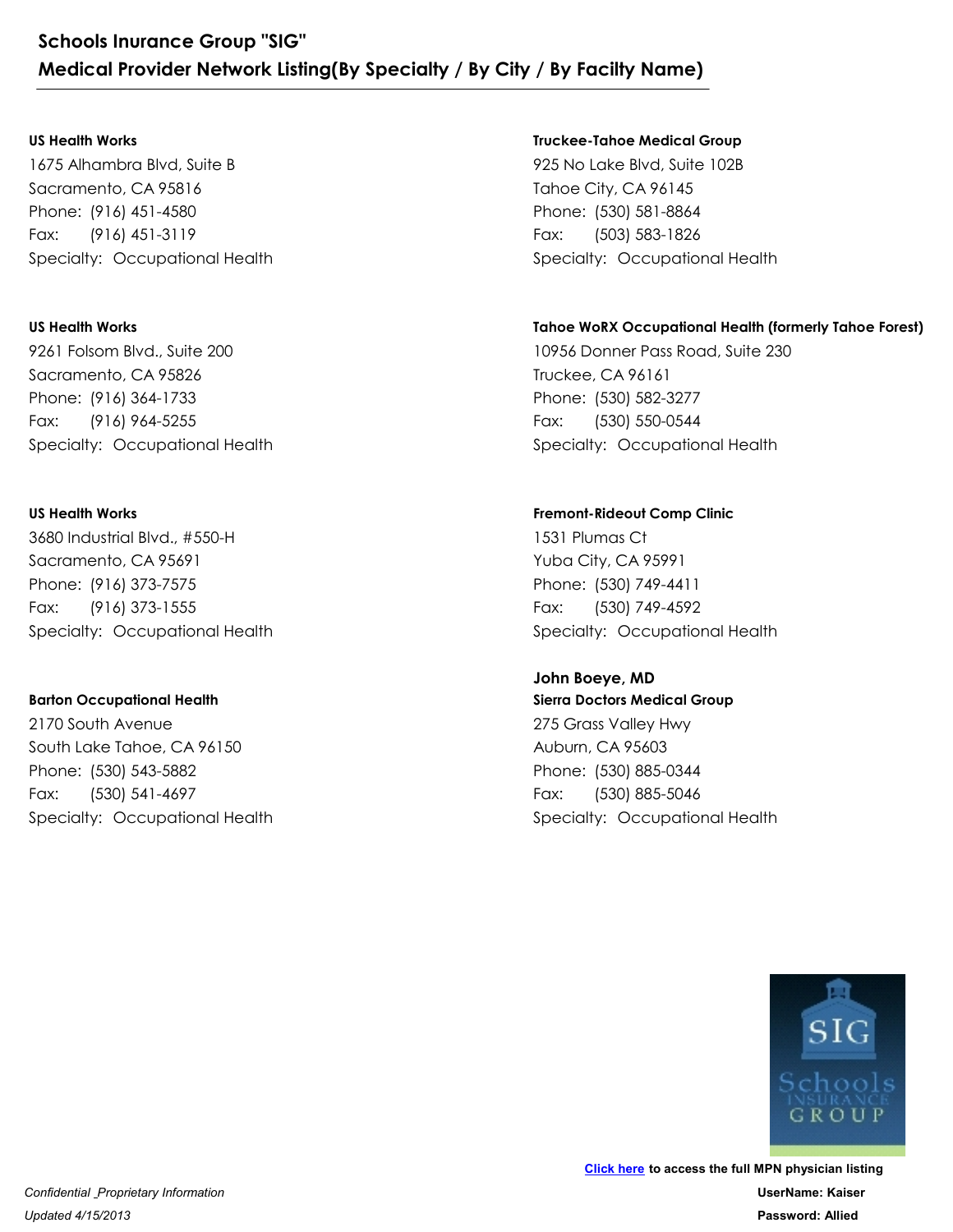**Sutter Occupational Health Services** Two Medical Plaza, Suite 105 Roseville, CA 95661 Schools Inurance Group "SIG"<br>
Medical Provider Network Listing(By Specialty<br>
Michael Cohen, MD<br>
Sutter Occupational Health Services<br>
Two Medical Plaza, Suite 105<br>
Roseville, CA 95661<br>
Phone: (916) 797-4700<br>
Fax: (916) 797-Schools Inurance Group "SIG"<br>
Medical Provider Network Listing(By<br>
Michael Cohen, MD<br>
Sutter Occupational Health Services<br>
Two Medical Plaza, Suite 105<br>
Roseville, CA 95661<br>
Phone: (916) 797-4700<br>
Fax: (916) 797-4701<br>
Spec Fax: (916) 797-4701 **Michael Cohen, MD**

### **Kenneth Deitchman, MD**

**Sierra Care Physicians** 140 Litton Drive, Suite 110 Grass Valley, CA 95945 Phone: (916) 797-4700<br>Fax: (916) 797-4701<br>Specialty: Occupational Health<br>**Kenneth Deitchman, MD**<br>**Sierra Care Physicians**<br>140 Litton Drive, Suite 110<br>Grass Valley, CA 95945<br>Phone: (530) 272-9770<br>Fax: (530) 477-4072<br>Special Two Medical Plaza, Suite 105<br>Roseville, CA 95661<br>Phone: (916) 797-4700<br>Fax: (916) 797-4701<br>Specialty: Occupational Health<br>**Kenneth Deitchman, MD**<br>**Sierra Care Physicians**<br>140 Litton Drive, Suite 110<br>Grass Valley, CA 95945<br> Fax: (530) 477-4072

### **Evelyn Fainsztein, MD**

*Updated 4/15/2013*

**Mercy Medical Group/Occ Health Services** 1700 Praire City Road Folsom, CA 95630 Phone: (530) 272-9770<br>Fax: (530) 477-4072<br>Specialty: Occupational Health<br>**Evelyn Fainsztein, MD**<br>**Mercy Medical Group/Occ Health Services**<br>1700 Praire City Road<br>Folsom, CA 95630<br>Phone: (916) 351-4826<br>Specialty: Occupationa 140 Litton Drive, Suite 110<br>Grass Valley, CA 95945<br>Phone: (530) 272-9770<br>Fax: (530) 477-4072<br>Specialty: Occupational Health<br>**Evelyn Fainsztein, MD**<br>**Mercy Medical Group/Occ Health Services**<br>1700 Praire City Road<br>Folsom, CA Fax: (916) 351-4826

### **Occupational Medicine**

**Urgent Care Center of Folsom** 1600 Creekside Drive, Suite 1400 Folsom, CA 95630 **Specialty Name)<br>
Script Collins, MD<br>
Clint Collins, MD<br>
Urgent Care Center of Folsom<br>
1600 Creekside Drive, Suite 1400<br>
Folsom, CA 95630<br>
Phone: (916) 984-8244<br>
Fax: (916) 984-8206<br>
Specialty: Occupational Medicine<br>
David Phone: (916) 984-8244**<br> **Phone: (916) 984-8244**<br> **Phone: (916) 984-8244**<br>
Phone: (916) 984-8244<br>
Fax: (916) 984-8244<br>
Fax: (916) 984-8206<br>
Specialty: Occupational Medicine Fax: (916) 984-8206 **Clint Collins, MD**

### **David Ramos, MD**

3105 Cedar Ravine Road, Suite 103 Placerville, CA 95667 Phone: (916) 984-8244<br>Fax: (916) 984-8206<br>Specialty: Occupational Medicine<br>**David Ramos, MD**<br>3105 Cedar Ravine Road, Suite 103<br>Placerville, CA 95667<br>Phone:<br>Fax:<br>Specialty: Occupational Medicine Phone: Fax:

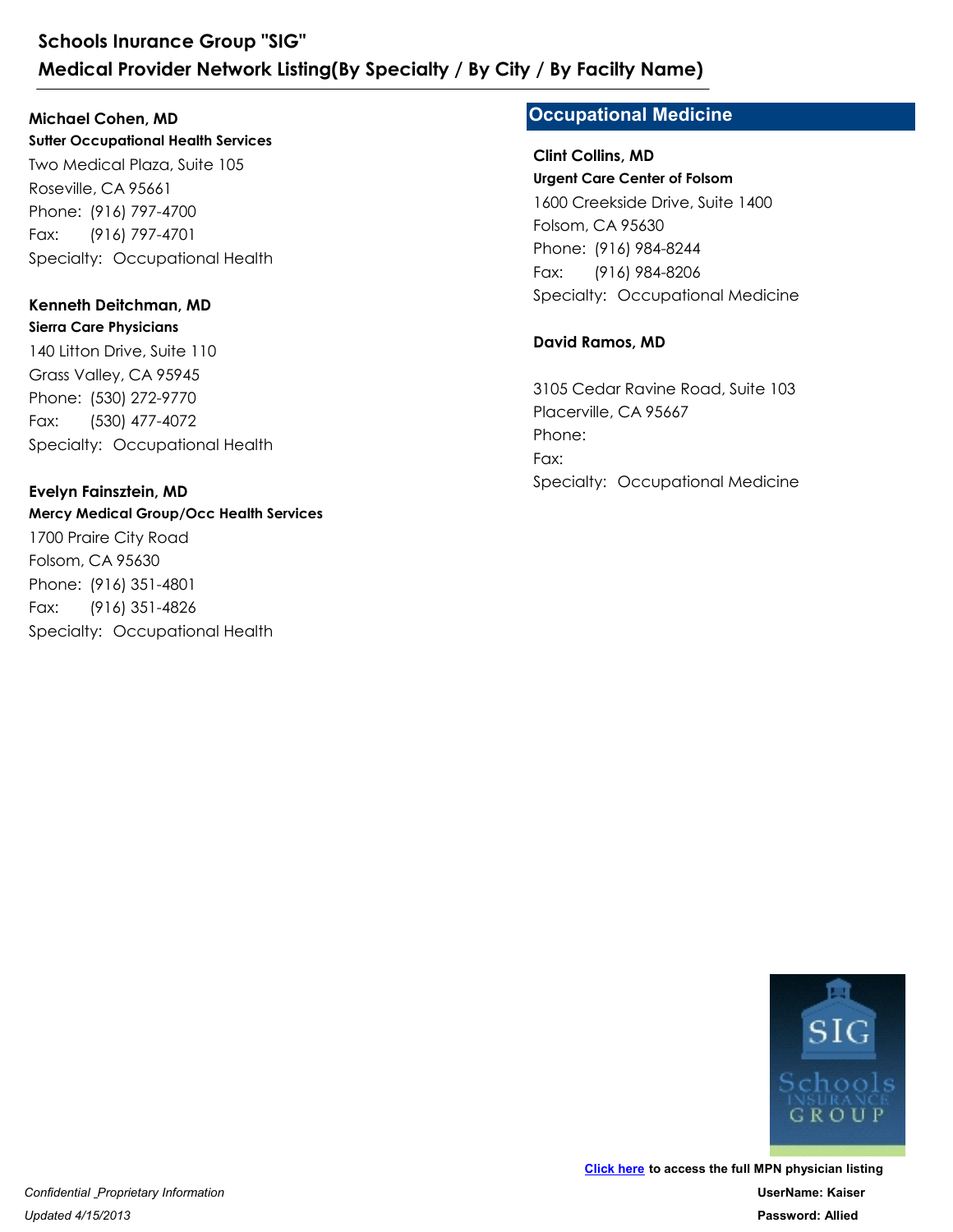### **Opthamology**

**Sutter North Medical Group** 460 Plumas Street Yuba City, CA 95991 Medical Provider Network Listing(By Species Indiance Croop 310<br>Dpthamology<br>Sutter North Medical Group<br>460 Plumas Street<br>Yuba City, CA 95991<br>Phone:<br>Fax:<br>Specialty: Opthamology<br>Jeffrey Allgeier, OD Phone: Fax:

**Auburn Family Optometry** 3133 Professional Drive, Suite 14 Auburn, CA 95603 Phone:<br>Fax:<br>Specialty: Opthamology<br>**Jeffrey Allgeier, OD<br>Auburn Family Optometry**<br>3133 Professional Drive, Suite 14<br>Auburn, CA 95603<br>Phone: (530) 888-0670<br>Fax: (530) 888-8652<br>Specialty: Opthamology<br>**Corrine Odineal, OD** 460 Plumas Street<br>Yuba City, CA 95991<br>Phone:<br>Fax:<br>Specialty: Opthamology<br>**Jeffrey Allgeier, OD<br>Auburn Family Optometry**<br>3133 Professional Drive, Suite 14<br>Auburn, CA 95603<br>Phone: (530) 888-0670<br>Fax: (530) 888-0670<br>Fax: (530 Fax: (530) 888-8652 **Jeffrey Allgeier, OD** 3133 Professional Drive, Suite 14<br>Auburn, CA 95603<br>Phone: (530) 888-0670<br>Fax: (530) 888-8652<br>Specialty: Opthamology<br>**Corrine Odineal, OD**<br>**Auburn Family Opthamology**<br>3133 Professional Drive, Suite 14<br>Auburn, CA 95603<br>Phone

#### **Auburn Family Opthamology Corrine Odineal, OD**

3133 Professional Drive, Suite 14 Auburn, CA 95603 Phone: (530) 888-0670<br>Fax: (530) 888-8652<br>Specialty: Opthamology<br>**Corrine Odineal, OD**<br>**Auburn Family Opthamology**<br>3133 Professional Drive, Suite 14<br>Auburn, CA 95603<br>Phone: (530) 888-6486<br>Fax: (530) 888-8652<br>Specialty: Opt Fax: (530) 888-8652

### **Ortho/Sports Med**

**Sutter Orthopedics & Surgery** Three Medical Plaza Drive #110 Roseville, CA 95661 **/ By Facilty Name)**<br> **Ortho/Sports Med**<br>
James Mamone, MD<br>
Sutter Orthopedics & Surgery<br>
Three Medical Plaza Drive #110<br>
Roseville, CA 95661<br>
Phone: (916) 797-4725<br>
Fax: (916) 797-4726<br>
Specialty: Ortho/Sports Med<br> **Jeffr / By Facilty Name)<br>Drtho/Sports Med<br>James Mamone, MD<br>Sutter Orthopedics & Surgery<br>Three Medical Plaza Drive #110<br>Roseville, CA 95661<br>Phone: (916) 797-4725<br>Fax: (916) 797-4726<br>Specialty: Ortho/Sports Med** Fax: (916) 797-4726 **James Mamone, MD**

**Jeffrey McGillicuddy, MD**

**Sutter Orthopedics & Surgery** Three Medical Plaza Drive #110 Roseville, CA 95661 Phone: (916) 797-4725<br>Fax: (916) 797-4726<br>Specialty: Ortho/Sports Med<br>**Jeffrey McGillicuddy, MD**<br>**Sutter Orthopedics & Surgery**<br>Three Medical Plaza Drive #110<br>Roseville, CA 95661<br>Phone: (916) 797-4725<br>Fax: (916) 797-4726<br>S Three Medical Plaza Drive #110<br>Roseville, CA 95661<br>Phone: (916) 797-4725<br>Fax: (916) 797-4726<br>Specialty: Ortho/Sports Med<br>**Jeffrey McGillicuddy, MD**<br>**Sutter Orthopedics & Surgery**<br>Three Medical Plaza Drive #110<br>Roseville, C Fax: (916) 797-4726

### **Terrance Orr, MD**

**Tahoe Orthopedic & Sports** 1139 Third Street South Lake Tahoe, CA 96150 Phone: (916) 797-4725<br>Fax: (916) 797-4726<br>Specialty: Ortho/Sports Med<br>**Terrance Orr, MD**<br>**Tahoe Orthopedic & Sports**<br>1139 Third Street<br>South Lake Tahoe, CA 96150<br>Phone: (530) 541-3100<br>Fax: (775) 588-1299<br>Specialty: Ortho/S Three Medical Plaza Drive #110<br>Roseville, CA 95661<br>Phone: (916) 797-4725<br>Fax: (916) 797-4726<br>Specialty: Ortho/Sports Med<br>**Terrance Orr, MD**<br>**Tahoe Orthopedic & Sports**<br>1139 Third Street<br>South Lake Tahoe, CA 96150<br>Phone: (5 Fax: (775) 588-1299

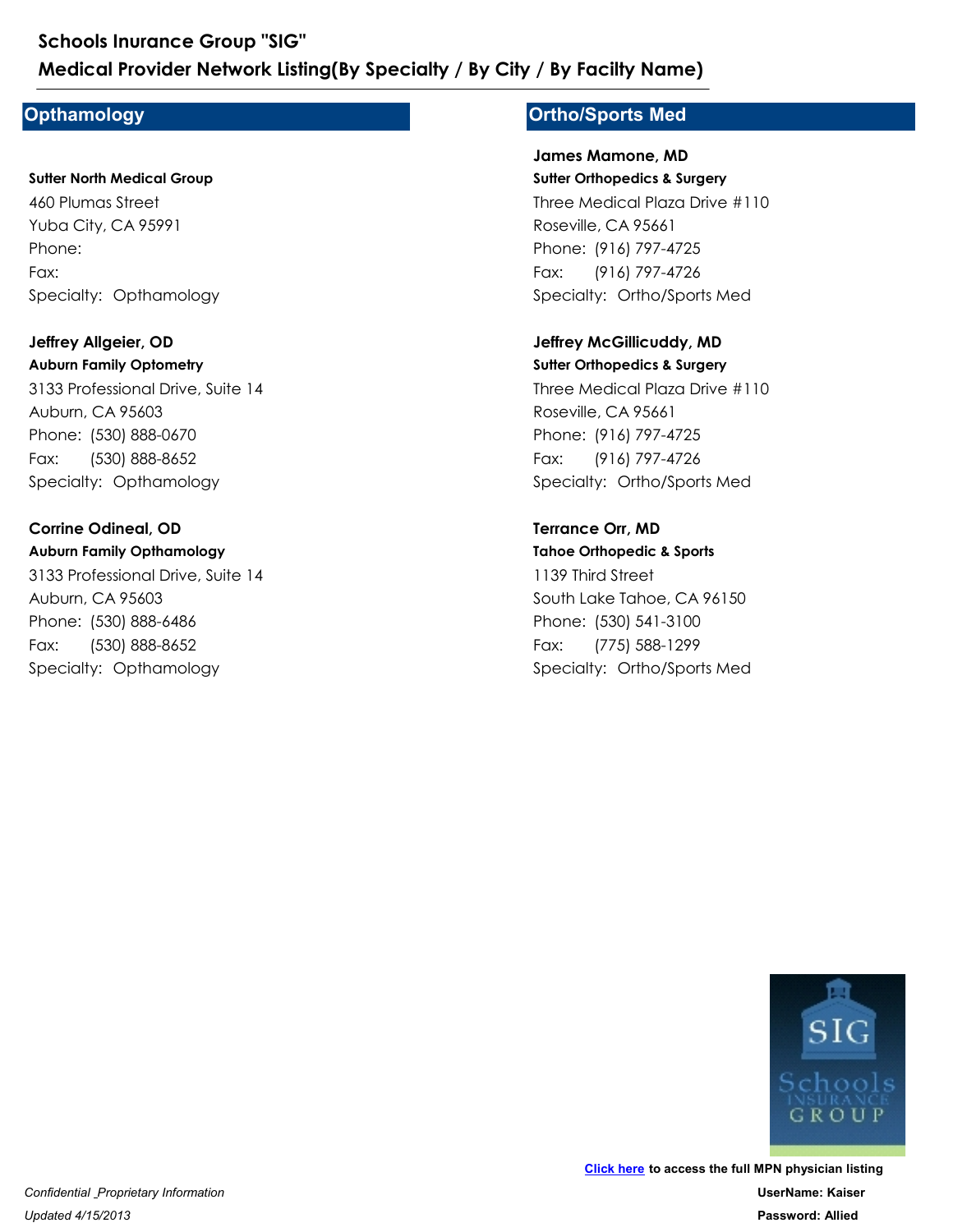### **Orthopaedic Surgery**

**Spine Treatment Center** 2 Medical Drive, Suite 255 Roseville, CA 95661 Medical Provider Network Listing(By Special<br>
Orthopaedic Surgery<br>
Ardavan Aslie, MD<br>
Spine Treatment Center<br>
2 Medical Drive, Suite 255<br>
Roseville, CA 95661<br>
Phone: (916) 771-8819<br>
Fax: (916) 771-8812<br>
Specialty: Orthopaed Schools Inurance Group "SIG"<br>
Medical Provider Network Listing(By<br>
Orthopaedic Surgery<br>
Ardavan Aslie, MD<br>
Spine Treatment Center<br>
2 Medical Drive, Suite 255<br>
Roseville, CA 95661<br>
Phone: (916) 771-8819<br>
Fax: (916) 771-8812 Fax: (916) 771-8812 **Ardavan Aslie, MD**

**Sacramento Spine Treatment Center** 1111 Exposition Blvd Ste 500 B Sacramento, CA 95815 Phone: (916) 771-8819<br>Fax: (916) 771-8812<br>Specialty: Orthopaedic Surgery<br>**Ardavan Aslie, MD**<br>**Sacramento Spine Treatment Center**<br>1111 Exposition Blvd Ste 500 B<br>Sacramento, CA 95815<br>Phone: (916) 920-8811<br>Fax: (916) 920-8817 2 Medical Drive, Suite 255<br>
Roseville, CA 95661<br>
Phone: (916) 771-8819<br>
Fax: (916) 771-8812<br>
Specialty: Orthopaedic Surgery<br> **Ardavan Aslie, MD**<br> **Sacramento Spine Treatment Center**<br>
1111 Exposition Blvd Ste 500 B<br>
Sacrame Fax: (916) 920-8817 **Ardavan Aslie, MD**

**Spine Treatment Center** 874 Plumas St, Ste B Yuba City, CA 95991 Phone: (916) 920-8811<br>Fax: (916) 920-8817<br>Specialty: Orthopaedic Surgery<br>**Ardavan Aslie, MD**<br>**Spine Treatment Center**<br>874 Plumas St, Ste B<br>Yuba City, CA 95991<br>Phone: (530) 743-8811<br>Fax: (530) 743-8814<br>Specialty: Orthopaedi 1111 Exposition Blvd Ste 500 B<br>Sacramento, CA 95815<br>Phone: (916) 920-8811<br>Fax: (916) 920-8817<br>Specialty: Orthopaedic Surgery<br>**Ardavan Aslie, MD**<br>**Spine Treatment Center**<br>874 Plumas St, Ste B<br>Yuba City, CA 95991<br>Phone: (530 Fax: (530) 743-8814 **Ardavan Aslie, MD**

**Tahoe Orthopedic & Sports** 1139 Third Street South Lake Tahoe, CA 96150 Phone: (530) 743-8811<br>Fax: (530) 743-8814<br>Specialty: Orthopaedic Surgery<br>**Stephen Bannar, MD**<br>**Stephen Bannar, MD**<br>**Tahoe Orthopedic & Sports**<br>1139 Third Street<br>South Lake Tahoe, CA 96150<br>Phone: (530) 541-3100<br>Fax: (775) 5 874 Plumas St, Ste B<br>Yuba City, CA 95991<br>Phone: (530) 743-8811<br>Fax: (530) 743-8814<br>Specialty: Orthopaedic Surgery<br>**Stephen Bannar, MD**<br>**Tahoe Orthopedic & Sports**<br>1139 Third Street<br>South Lake Tahoe, CA 96150<br>Phone: (530) 5 Fax: (775) 588-1299 **Stephen Bannar, MD**

**Sutter Orthopedics & Surgery** 11795 Education St, Suite 224 Auburn, CA 95603 **/ By Facilty Name)**<br>Jeffrey Bergeson, DO<br>Sutter Orthopedics & Surgery<br>11795 Education St, Suite 224<br>Auburn, CA 95603<br>Phone: (530) 886-6820<br>Fax: (530) 886-6821<br>Specialty: Orthopaedic Surgery<br>Robert Burky, MD **/ By Facilty Name)**<br>Jeffrey Bergeson, DO<br>Sutter Orthopedics & Surgery<br>11795 Education St, Suite 224<br>Auburn, CA 95603<br>Phone: (530) 886-6820<br>Fax: (530) 886-6821<br>Specialty: Orthopaedic Surgery Fax: (530) 886-6821 **Jeffrey Bergeson, DO**

**North Valley Orthopedic & Hand Surgery** 370 Del Norte Avenue, Suite 201 Yuba City, CA 95991 Phone: (530) 886-6820<br>Fax: (530) 886-6821<br>Specialty: Orthopaedic Surgery<br>**Robert Burky, MD**<br>**Robert Burky, MD**<br>**North Valley Orthopedic & Hand Surgery**<br>370 Del Norte Avenue, Suite 201<br>Yuba City, CA 95991<br>Phone: (530) 671-2 11795 Education St, Suite 224<br>Auburn, CA 95603<br>Phone: (530) 886-6820<br>Fax: (530) 886-6821<br>Specialty: Orthopaedic Surgery<br>**Robert Burky, MD**<br>**North Valley Orthopedic & Hand Surgery**<br>370 Del Norte Avenue, Suite 201<br>Yuba City, Fax: (530) 671-4265 **Robert Burky, MD**

**Sacramento Knee & Sports Medicine** 2801 K Street, Suite 310 Sacramento, CA 95816 Phone: (530) 671-2650<br>Fax: (530) 671-4265<br>Specialty: Orthopaedic Surgery<br>**David Coward, MD**<br>**Sacramento Knee & Sports Medicine**<br>2801 K Street, Suite 310<br>Sacramento, CA 95816<br>Phone: (916) 454-6677<br>Fax: (916) 733-8741<br>Specia 370 Del Norte Avenue, Suite 201<br>
Yuba City, CA 95991<br>
Phone: (530) 671-2650<br>
Fax: (530) 671-4265<br>
Specialty: Orthopaedic Surgery<br> **David Coward, MD**<br> **Sacramento Knee & Sports Medicine**<br>
2801 K Street, Suite 310<br>
Sacrament Fax: (916) 733-8741 **David Coward, MD**

**North Tahoe Orthopedics Mountain Medical Center** 10051 Lake Avenue, Suite 3 Truckee, CA 96161 Phone: (916) 454-6677<br>Fax: (916) 733-8741<br>Specialty: Orthopaedic Surgery<br>**Jeffrey Dodd, MD**<br>**North Tahoe Orthopedics Mountain Medical Center**<br>10051 Lake Avenue, Suite 3<br>Truckee, CA 96161<br>Phone: (530) 587-7461<br>Fax: (530) 58 2801 K Street, Suite 310<br>Sacramento, CA 95816<br>Phone: (916) 454-6677<br>Fax: (916) 733-8741<br>Specialty: Orthopaedic Surgery<br>**Jeffrey Dodd, MD**<br>**North Tahoe Orthopedics Mountain Medical Cent**<br>10051 Lake Avenue, Suite 3<br>Truckee, Fax: (530) 587-1149 **Jeffrey Dodd, MD**

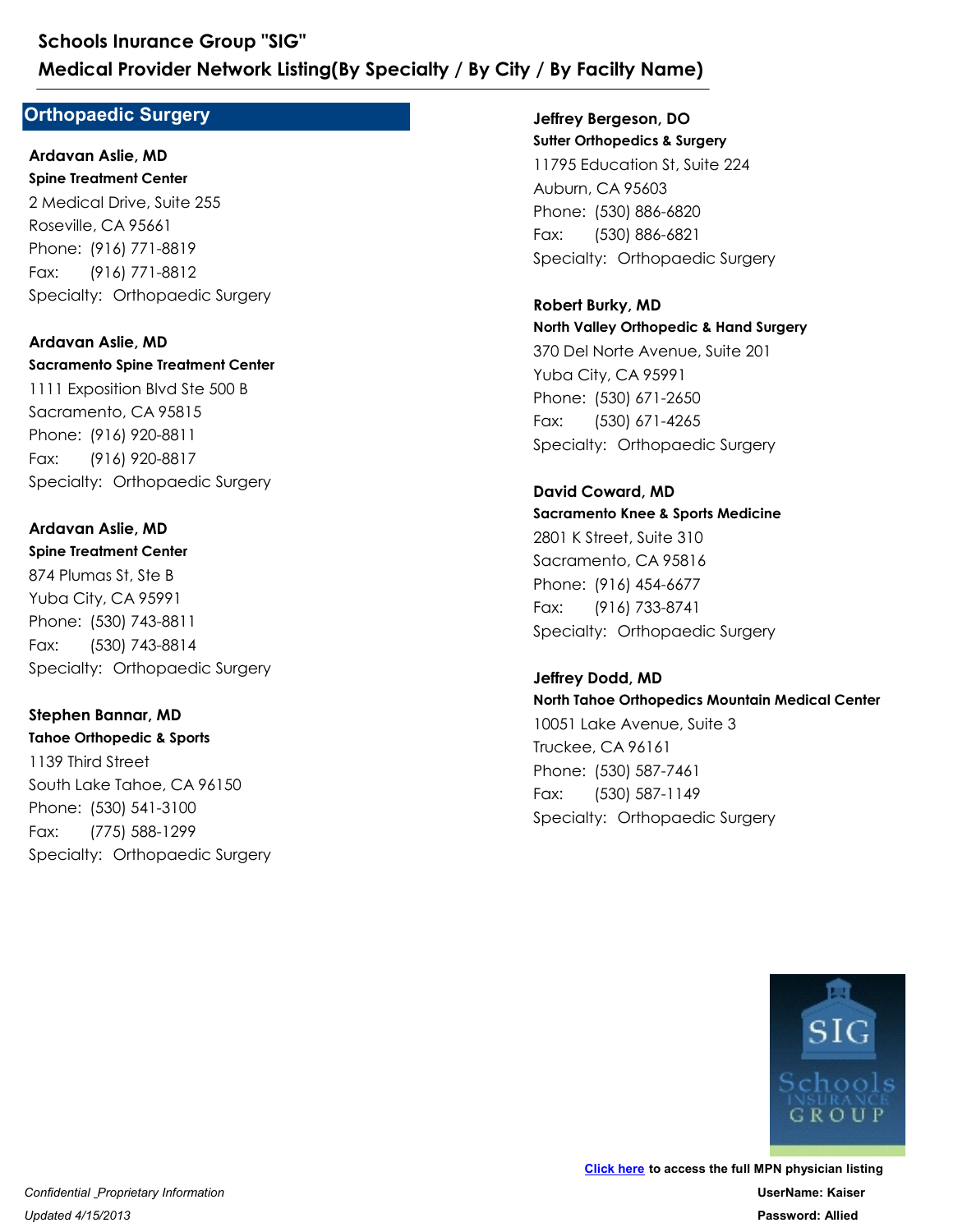#### **Mark Endicott, MD**

2801 K Street Suite 500 Sacramento, CA 95816 Schools Inurance Group "SIG"<br>
Medical Provider Network Listing(By Special<br>
Mark Endicott, MD<br>
2801 K Street Suite 500<br>
Sacramento, CA 95816<br>
Phone: (916) 733-8710<br>
Fax: (916) 733-8707<br>
Specialty: Orthopaedic Surgery<br>
James Schools Inurance Group "SIG"<br>
Medical Provider Network Listing(By<br>
Mark Endicott, MD<br>
2801 K Street Suite 500<br>
Sacramento, CA 95816<br>
Phone: (916) 733-8710<br>
Fax: (916) 733-8707<br>
Specialty: Orthopaedic Surgery Fax: (916) 733-8707

**North Tahoe Orthopedics Mountain Medical Center** 10051 Lake Avenue, Suite 3 Truckee, CA 96161 Phone: (916) 733-8710<br>Fax: (916) 733-8707<br>Specialty: Orthopaedic Surgery<br>**James Fischer, MD**<br>**North Tahoe Orthopedics Mountain Medical Center**<br>10051 Lake Avenue, Suite 3<br>Truckee, CA 96161<br>Phone:<br>Fax:<br>Specialty: Orthopaedic Phone: Fax: **James Fischer, MD** Phone:<br>Fax:<br>Specialty: Orthopaedic Surgery<br>**John Foley, MD**<br>**North Tahoe Orthopedics Mountain Medical Center**<br>10051 Lake Avenue, Suite 3<br>Truckee, CA 96161<br>Phone: (530) 587-7461<br>Fax: (530) 587-1149<br>Specialty: Orthopaedic Su 10051 Lake Avenue, Suite 3<br>Truckee, CA 96161<br>Phone:<br>Fax:<br>Specialty: Orthopaedic Surgery<br>**John Foley, MD**<br>**North Tahoe Orthopedics Mountain Medical Cent**<br>10051 Lake Avenue, Suite 3<br>Truckee, CA 96161<br>Phone: (530) 587-7461<br>Fa

#### **North Tahoe Orthopedics Mountain Medical Center** 10051 Lake Avenue, Suite 3 **John Foley, MD**

Truckee, CA 96161 Fax: (530) 587-1149

### **Erin Forest, MD**

**Hand Surgery Associates** 1201 Alhambra Blvd. #410 Sacramento, CA 95816 Phone: (530) 587-7461<br>Fax: (530) 587-7461<br>Fax: (530) 587-1149<br>Specialty: Orthopaedic Surgery<br>**Erin Forest, MD**<br>**Hand Surgery Associates**<br>1201 Alhambra Blvd. #410<br>Sacramento, CA 95816<br>Phone: (916) 457-4263<br>Fax: (916) 731-78 10051 Lake Avenue, Suite 3<br>Truckee, CA 96161<br>Phone: (530) 587-7461<br>Fax: (530) 587-1149<br>Specialty: Orthopaedic Surgery<br>**Erin Forest, MD**<br>**Hand Surgery Associates**<br>1201 Alhambra Blvd. #410<br>Sacramento, CA 95816<br>Phone: (916) 4 Fax: (916) 731-7809

**Sacramento Knee & Sports Medicine** 2801 K Street, Suite 310 Sacramento, CA 95816 **/ By Facilty Name)**<br>
Masoud Ghalambor, MD<br>
Sacramento Knee & Sports Medicine<br>
2801 K Street, Suite 310<br>
Sacramento, CA 95816<br>
Phone: (916) 454-6677<br>
Fax: (916) 733-8741<br>
Specialty: Orthopaedic Surgery<br>
Martin Goldberg, MD **/ By Facilty Name)**<br> **Masoud Ghalambor, MD<br>
Sacramento Knee & Sports Medicine**<br>
2801 K Street, Suite 310<br>
Sacramento, CA 95816<br>
Phone: (916) 454-6677<br>
Fax: (916) 733-8741<br>
Specialty: Orthopaedic Surgery Fax: (916) 733-8741 **Masoud Ghalambor, MD**

### **Martin Goldberg, MD**

**Hand Surgery Associates** 1201 Alhambra Blvd. #410 Sacramento, CA 95816 Phone: (916) 454-6677<br>Fax: (916) 733-8741<br>Specialty: Orthopaedic Surgery<br>**Martin Goldberg, MD**<br>**Hand Surgery Associates**<br>1201 Alhambra Blvd. #410<br>Sacramento, CA 95816<br>Phone: (916) 457-4263<br>Fax: (916) 731-7809<br>Specialty: Or 2801 K Street, Suite 310<br>Sacramento, CA 95816<br>Phone: (916) 454-6677<br>Fax: (916) 733-8741<br>Specialty: Orthopaedic Surgery<br>**Martin Goldberg, MD**<br>**Hand Surgery Associates**<br>1201 Alhambra Blvd. #410<br>Sacramento, CA 95816<br>Phone: (9 Fax: (916) 731-7809

### **Stephen Hankins, MD**

**Sutter Orthopedics & Surgery** Three Medical Plaza Drive, Suite 110 Roseville, CA 95661 Phone: (916) 457-4263<br>Fax: (916) 731-7809<br>Specialty: Orthopaedic Surgery<br>**Stephen Hankins, MD**<br>**Stephen Hankins, MD**<br>**Stephen Hankins, MD**<br>Three Medical Plaza Drive, Suite 110<br>Roseville, CA 95661<br>Phone: (916) 797-4725<br>Fax: 1201 Alhambra Blvd. #410<br>Sacramento, CA 95816<br>Phone: (916) 457-4263<br>Fax: (916) 731-7809<br>Specialty: Orthopaedic Surgery<br>**Stephen Hankins, MD**<br>**Stephen Hankins, MD**<br>**Stephen Hankins, MD**<br>Three Medical Plaza Drive, Suite 110<br> Fax: (916) 797-4726 Three Medical Plaza Drive, Suite 110<br>Roseville, CA 95661<br>Phone: (916) 797-4725<br>Fax: (916) 797-4726<br>Specialty: Orthopaedic Surgery<br>**Kevin Hansen, MD**<br>**Roseville Orthopedic & Sports Medicine**<br>151 North Sunrise Avenue, Suite

### **Roseville Orthopedic & Sports Medicine** 151 North Sunrise Avenue, Suite 1005 **Kevin Hansen, MD**

Roseville, CA 95661 Phone: (916) 797-4725<br>Fax: (916) 797-4726<br>Specialty: Orthopaedic Surgery<br>**Kevin Hansen, MD**<br>**Roseville Orthopedic & Sports Medicine**<br>151 North Sunrise Avenue, Suite 1005<br>Roseville, CA 95661<br>Phone: (916) 782-1217<br>Fax: (916) Fax: (916) 782-7630

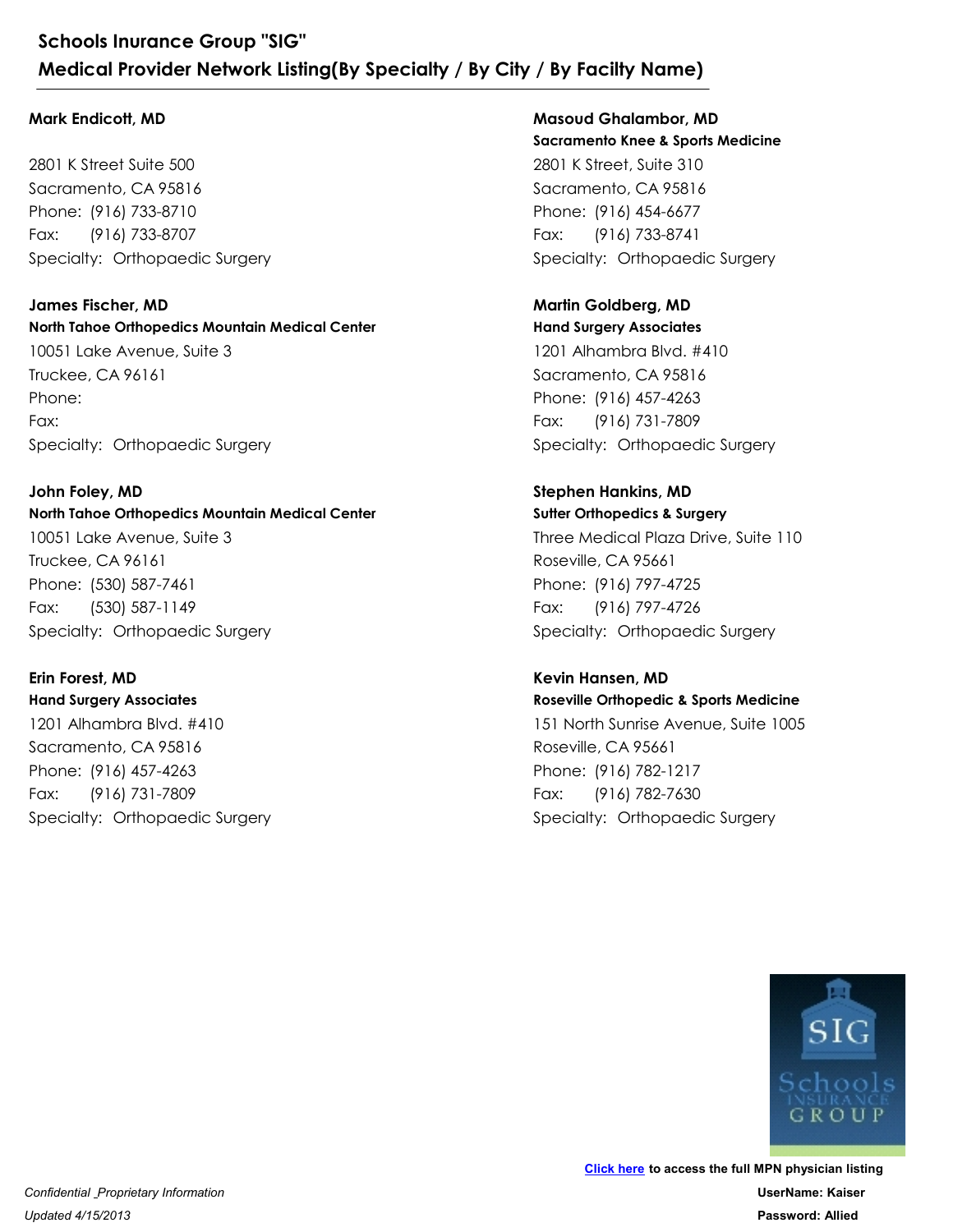**Roseville Orthopedic & Sports Medicine** 151 North Sunrise Avenue, Suite 1005 Roseville, CA 95661 Schools Inurance Group "SIG"<br>
Medical Provider Network Listing(By Special<br>
John Harding, MD<br>
Roseville Orthopedic & Sports Medicine<br>
151 North Sunrise Avenue, Suite 1005<br>
Roseville, CA 95661<br>
Phone: (916) 782-1217<br>
Fax: (9 Schools Inurance Group "SIG"<br>
Medical Provider Network Listing(By<br>
John Harding, MD<br>
Roseville Orthopedic & Sports Medicine<br>
151 North Sunrise Avenue, Suite 1005<br>
Roseville, CA 95661<br>
Phone: (916) 782-1217<br>
Fax: (916) 782-Fax: (916) 782-7630 **John Harding, MD**

**Sutter Orthopedics & Surgery** 2725 Capital Avenue, Suite 302 Sacramento, CA 95816 Phone: (916) 782-1217<br>Fax: (916) 782-7630<br>Specialty: Orthopaedic Surgery<br>**Yuhwan Hong, MD**<br>Sutter Orthopedics & Surgery<br>2725 Capital Avenue, Suite 302<br>Sacramento, CA 95816<br>Phone: (916) 262-9440<br>Fax: (916) 262-9445<br>Specialt 151 North Sunrise Avenue, Suite 1005<br>Roseville, CA 95661<br>Phone: (916) 782-1217<br>Fax: (916) 782-7630<br>Specialty: Orthopaedic Surgery<br>**Yuhwan Hong, MD**<br>**Sutter Orthopedics & Surgery**<br>2725 Capital Avenue, Suite 302<br>Sacramento, Fax: (916) 262-9445 **Yuhwan Hong, MD**

**Hand Surgery Associates** 1201 Alhambra Blvd. #410 Sacramento, CA 95816 Phone: (916) 262-9440<br>Fax: (916) 262-9445<br>Specialty: Orthopaedic Surgery<br>**Scott Lipson, MD**<br>**Hand Surgery Associates**<br>1201 Alhambra Blvd. #410<br>Sacramento, CA 95816<br>Phone: (916) 457-4263<br>Fax: (916) 731-7809<br>Specialty: Ortho 2725 Capital Avenue, Suite 302<br>Sacramento, CA 95816<br>Phone: (916) 262-9440<br>Fax: (916) 262-9445<br>Specialty: Orthopaedic Surgery<br>**Scott Lipson, MD**<br>**Hand Surgery Associates**<br>1201 Alhambra Blvd. #410<br>Sacramento, CA 95816<br>Phone: Fax: (916) 731-7809 **Scott Lipson, MD** 1201 Alhambra Blvd. #410<br>Sacramento, CA 95816<br>Phone: (916) 457-4263<br>Fax: (916) 731-7809<br>Specialty: Orthopaedic Surgery<br>**Frank Minor, MD**<br>152 Catherine Lane, Suite A<br>Grass Valley, CA 95945<br>Phone: (530) 273-1111<br>Fax: (530) 2

### **Frank Minor, MD**

152 Catherine Lane, Suite A Grass Valley, CA 95945 Phone: (916) 457-4263<br>Fax: (916) 731-7809<br>Specialty: Orthopaedic Surgery<br>**Frank Minor, MD**<br>152 Catherine Lane, Suite A<br>Grass Valley, CA 95945<br>Phone: (530) 273-1111<br>Fax: (530) 273-1573<br>Specialty: Orthopaedic Surgery Fax: (530) 273-1573

**Roseville Orthopedic & Sports Medicine** 151 North Sunrise Avenue, Suite 1005 Roseville, CA 95661 **/ By Facilty Name)**<br>
Rafael Neiman, MD<br>
Roseville Orthopedic & Sports Medicine<br>
151 North Sunrise Avenue, Suite 1005<br>
Roseville, CA 95661<br>
Phone: (916) 782-1217<br>
Fax: (916) 782-7630<br>
Specialty: Orthopaedic Surgery<br>
Christ **/ By Facilty Name)**<br>
Rafael Neiman, MD<br>
Roseville Orthopedic & Sports Medicine<br>
151 North Sunrise Avenue, Suite 1005<br>
Roseville, CA 95661<br>
Phone: (916) 782-1217<br>
Fax: (916) 782-7630<br>
Specialty: Orthopaedic Surgery Fax: (916) 782-7630 **Rafael Neiman, MD**

**Christopher Neubuerger, MD**

**Northern California Spine & Rehabilitation Associates** 2801 K Street Sacramento, CA 95816 Phone: (916) 782-1217<br>Fax: (916) 782-7630<br>Specialty: Orthopaedic Surgery<br>**Christopher Neubuerger, MD**<br>**Northern California Spine & Rehabilitation Associates**<br>2801 K Street<br>Sacramento, CA 95816<br>Phone: (916) 733-8277<br>Fax: (9 151 North Sunrise Avenue, Suite 1005<br>Roseville, CA 95661<br>Phone: (916) 782-1217<br>Fax: (916) 782-7630<br>Specialty: Orthopaedic Surgery<br>**Christopher Neubuerger, MD**<br>**Northern California Spine & Rehabilitation Associc**<br>2801 K Str Fax: (916) 733-5047 2801 K Street<br>Sacramento, CA 95816<br>Phone: (916) 733-8277<br>Fax: (916) 733-5047<br>Specialty: Orthopaedic Surgery<br>**Michael Nielsen, MD**<br>**Surter Orthopedics & Surgery**<br>2725 Capital Avenue, Suite 302<br>Sacramento, CA 95816<br>Phone: (9

**Sutter Orthopedics & Surgery Michael Nielsen, MD**

2725 Capital Avenue, Suite 302 Sacramento, CA 95816 Phone: (916) 733-8277<br>Fax: (916) 733-5047<br>Specialty: Orthopaedic Surgery<br>**Michael Nielsen, MD**<br>**Surter Orthopedics & Surgery**<br>2725 Capital Avenue, Suite 302<br>Sacramento, CA 95816<br>Phone: (916) 262-9440<br>Fax: (916) 262-9445<br>Sp Fax: (916) 262-9445

**Sacramento Knee & Sports Medicine** 2801 K Street, Suite 310 Sacramento, CA 95816 Phone: (916) 262-9440<br>Fax: (916) 262-9445<br>Specialty: Orthopaedic Surgery<br>Soheil Payvandi, DO<br>Sacramento Knee & Sports Medicine<br>2801 K Street, Suite 310<br>Sacramento, CA 95816<br>Phone: (916) 454-6677<br>Fax: (916) 733-8741<br>Special 2725 Capital Avenue, Suite 302<br>Sacramento, CA 95816<br>Phone: (916) 262-9440<br>Fax: (916) 262-9445<br>Specialty: Orthopaedic Surgery<br>**Soheil Payvandi, DO**<br>**Sacramento Knee & Sports Medicine**<br>2801 K Street, Suite 310<br>Sacramento, CA Fax: (916) 733-8741 **Soheil Payvandi, DO**

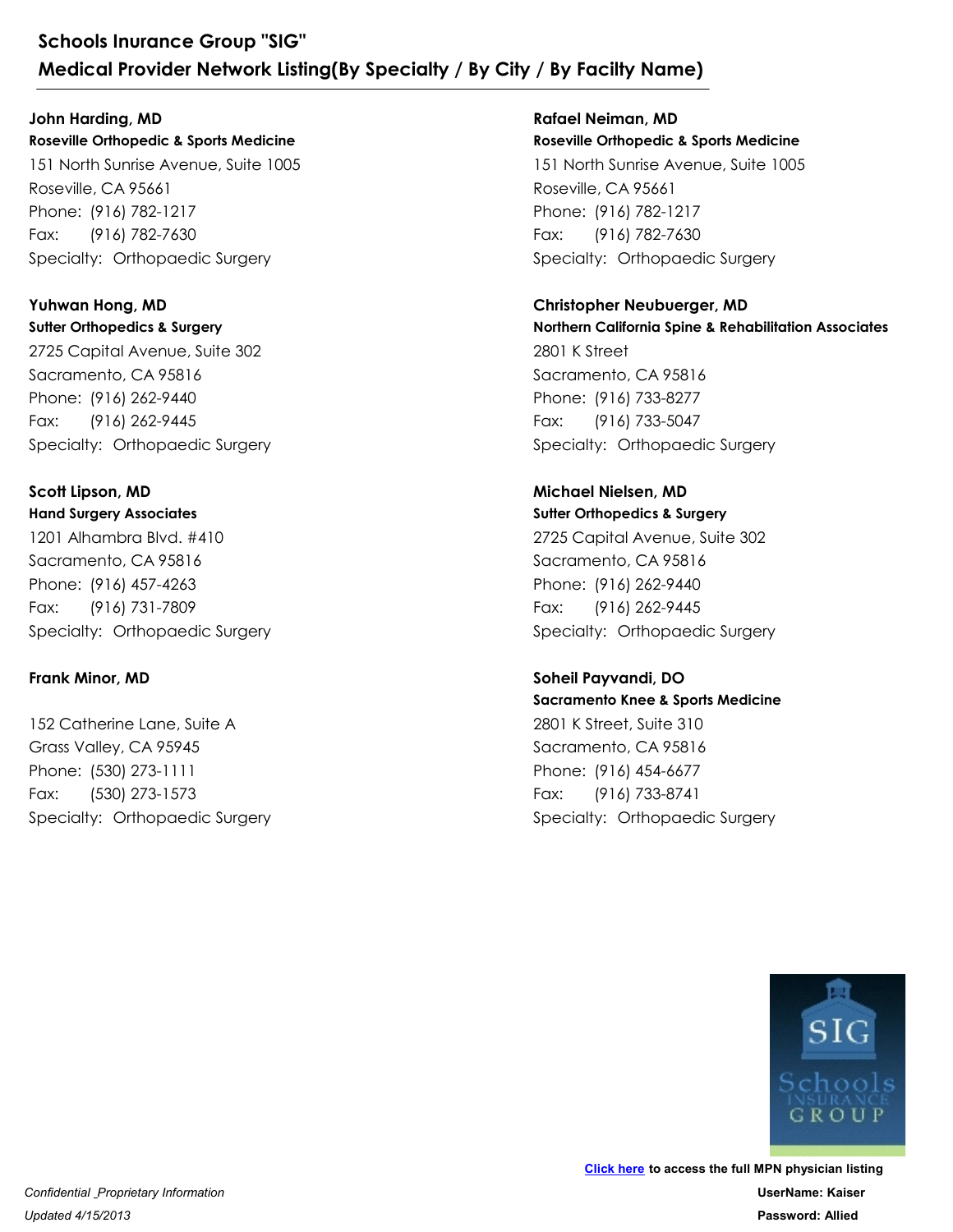### **Daniel Robertson, MD**

**Tahoe Orthopedic & Sports** 2121 Elks Point Road Zephyr Cove, NV 89448 Schools Inurance Group "SIG"<br>
Medical Provider Network Listing(By Special<br>
Daniel Robertson, MD<br>
Tahoe Orthopedic & Sports<br>
2121 Elks Point Road<br>
Zephyr Cove, NV 89448<br>
Phone: (530) 541-3100<br>
Fax: (530) 541-3016<br>
Specialty Schools Inurance Group "SIG"<br>
Medical Provider Network Listing(By<br>
Daniel Robertson, MD<br>
Tahoe Orthopedic & Sports<br>
2121 Elks Point Road<br>
Zephyr Cove, NV 89448<br>
Phone: (530) 541-3100<br>
Fax: (530) 541-3016<br>
Specialty: Orthop Fax: (530) 541-3016 2121 Elks Point Road<br>Zephyr Cove, NV 89448<br>Phone: (530) 541-3100<br>Fax: (530) 541-3116<br>Specialty: Orthopaedic Surgery<br>**Roger Rogalski, MD**<br>2169 South Avenue<br>South Lake Tahoe, CA 96150<br>Phone: (775) 783-6190<br>Fax: (775) 841-948

### **Roger Rogalski, MD**

2169 South Avenue South Lake Tahoe, CA 96150 Phone: (530) 541-3100<br>Fax: (530) 541-3100<br>Specialty: Orthopaedic Surgery<br>**Roger Rogalski, MD**<br>2169 South Avenue<br>South Lake Tahoe, CA 96150<br>Phone: (775) 783-6190<br>Fax: (775) 841-9485<br>Specialty: Orthopaedic Surgery<br>**Robert Ru** Fax: (775) 841-9485 2169 South Avenue<br>
South Lake Tahoe, CA 96150<br>
Phone: (775) 783-6190<br>
Fax: (775) 841-9485<br>
Specialty: Orthopaedic Surgery<br> **Robert Rupp, MD**<br> **Tahoe Orthopedic & Sports**<br>
212 Elks Point Road<br>
Zephyr Cove, NV 89448<br>
Phone:

### **Tahoe Orthopedic & Sports** 212 Elks Point Road Zephyr Cove, NV 89448 **Robert Rupp, MD**

Phone: (775) 783-6190<br>Fax: (775) 841-9485<br>Specialty: Orthopaedic Surgery<br>**Robert Rupp, MD**<br>**Tahoe Orthopedic & Sports**<br>212 Elks Point Road<br>Zephyr Cove, NV 89448<br>Phone: (530) 541-3100<br>Fax: (530) 541-3106<br>Specialty: Orthopae Fax: (530) 541-3016

### **Garrett Ryle, MD**

**Sutter Orthopedics & Surgery** 2725 Capital Avenue, Suite 302 Sacramento, CA 95816 Frax: (530) 541-3100<br>
Fax: (530) 541-3100<br>
Specialty: Orthopaedic Surgery<br> **Garrett Ryle, MD**<br> **Surter Orthopedics & Surgery**<br>
2725 Capital Avenue, Suite 302<br>
Sacramento, CA 95816<br>
Phone: (916) 262-9440<br>
Fax: (916) 262-944 212 Elks Point Road<br>Zephyr Cove, NV 89448<br>Phone: (530) 541-3100<br>Fax: (530) 541-3106<br>Specialty: Orthopaedic Surgery<br>**Garrett Ryle, MD**<br>Sutter Orthopedics & Surgery<br>2725 Capital Avenue, Suite 302<br>Sacramento, CA 95816<br>Phone: Fax: (916) 262-9445

### **Randall Schaefer, MD**

2801 K Street, Suite 505 Sacramento, CA 95816 **/ By Facilty Name)**<br>
Randall Schaefer, MD<br>
2801 K Street, Suite 505<br>
Sacramento, CA 95816<br>
Phone: (916) 454-7500<br>
Fax: (916) 454-7502<br>
Specialty: Orthopaedic Surgery<br>
Robert Slater, MD **/ By Facilty Name)<br>Randall Schaefer, MD<br>2801 K Street, Suite 505<br>Sacramento, CA 95816<br>Phone: (916) 454-7500<br>Fax: (916) 454-7502<br>Specialty: Orthopaedic Surgery** Fax: (916) 454-7502

### **Robert Slater, MD**

1580 Creekside Drive, Suite 100 Folsom, CA 95630 Phone: (916) 454-7500<br>Fax: (916) 454-7502<br>Specialty: Orthopaedic Surgery<br>**Robert Slater, MD**<br>1580 Creekside Drive, Suite 100<br>Folsom, CA 95630<br>Phone: (916) 984-4500<br>Fax: (916) 984-4502<br>Specialty: Orthopaedic Surgery<br>Scott S 2801 K Street, Suite 505<br>
Sacramento, CA 95816<br>
Phone: (916) 454-7500<br>
Fax: (916) 454-7502<br>
Specialty: Orthopaedic Surgery<br> **Robert Slater, MD**<br>
1580 Creekside Drive, Suite 100<br>
Folsom, CA 95630<br>
Phone: (916) 984-4500<br>
Fax Fax: (916) 984-4502

## **Scott Smith, MD**

**Sutter Orthopedics & Surgery** 2725 Capital Avenue, Suite 302 Sacramento, CA 95816 Phone: (916) 984-4500<br>Fax: (916) 984-4502<br>Specialty: Orthopaedic Surgery<br>**Scott Smith, MD**<br>**Surter Orthopedics & Surgery**<br>2725 Capital Avenue, Suite 302<br>Sacramento, CA 95816<br>Phone: (916) 262-9440<br>Fax: (916) 262-9445<br>Specia 1580 Creekside Drive, Suite 100<br>Folsom, CA 95630<br>Phone: (916) 984-4500<br>Fax: (916) 984-4502<br>Specialty: Orthopaedic Surgery<br>**Scott Smith, MD**<br>**Suiter Orthopedics & Surgery**<br>2725 Capital Avenue, Suite 302<br>Sacramento, CA 95816 Fax: (916) 262-9445

### **Specialized Orthopedic Surgeons Elise Smith-Hoefer, MD**

635 Anderson Road, Suite 18 Davis, CA 95616 Phone: (916) 262-9440<br>Fax: (916) 262-9445<br>Specialty: Orthopaedic Surgery<br>**Elise Smith-Hoefer, MD**<br>**Specialized Orthopedic Surgeons**<br>635 Anderson Road, Suite 18<br>Davis, CA 95616<br>Phone: (530) 771-4000<br>Fax: (530) 771-4011<br>Spec 2725 Capital Avenue, Suite 302<br>Sacramento, CA 95816<br>Phone: (916) 262-9440<br>Fax: (916) 262-9445<br>Specialty: Orthopaedic Surgery<br>**Elise Smith-Hoefer, MD**<br>**Specialized Orthopedic Surgeons**<br>635 Anderson Road, Suite 18<br>Davis, CA Fax: (530) 771-4011

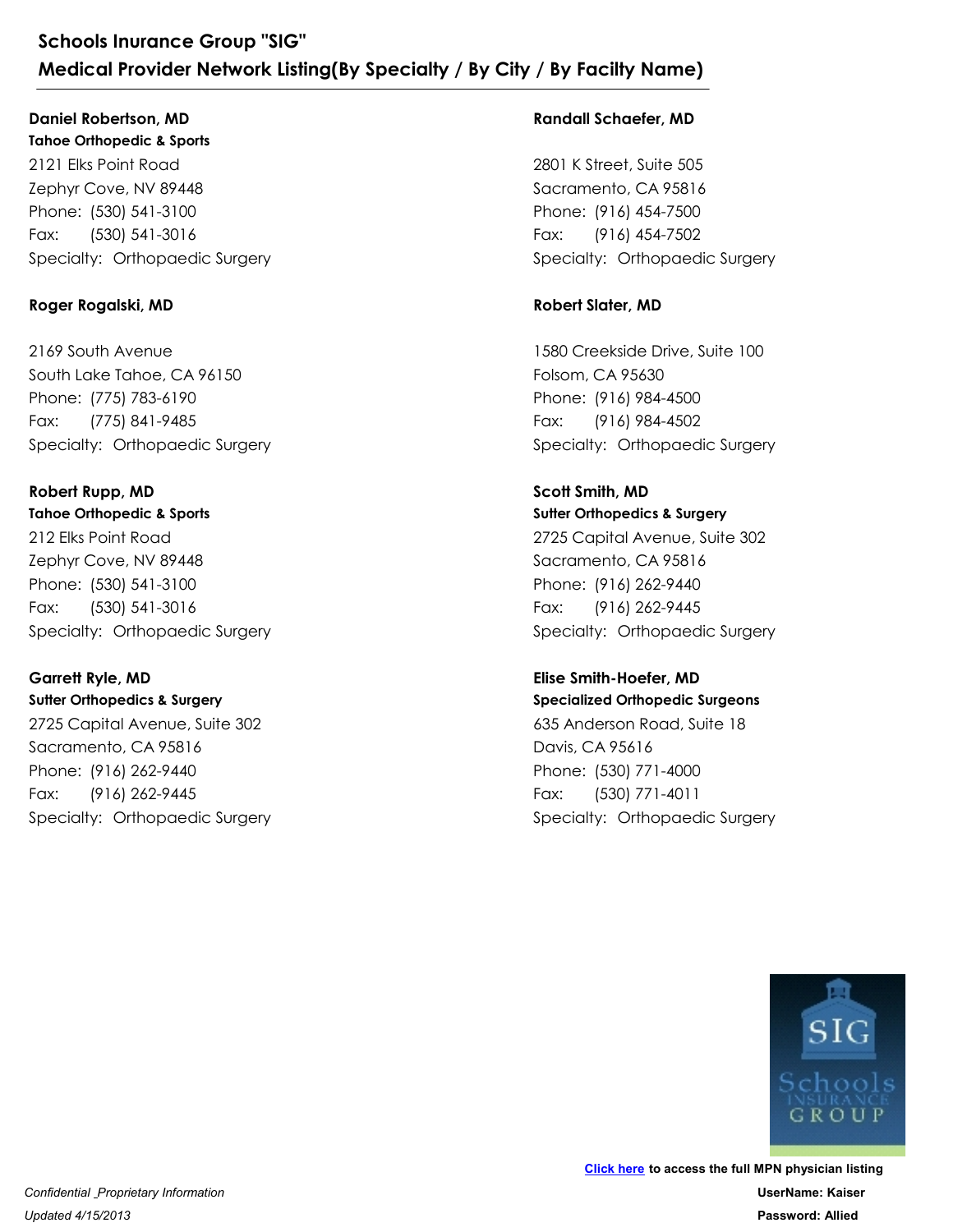### **Scott Southard, MD**

2158 Jean Avenue South Lake Tahoe, CA 96150 Schools Inurance Group "SIG"<br>
Medical Provider Network Listing(By Special<br>
Scott Southard, MD<br>
2158 Jean Avenue<br>
South Lake Tahoe, CA 96150<br>
Phone: (530) 541-4117<br>
Fax: (530) 541-4151<br>
Specialty: Orthopaedic Surgery<br>
Kyle Schools Inurance Group "SIG"<br>
Medical Provider Network Listing(By<br>
Scott Southard, MD<br>
2158 Jean Avenue<br>
South Lake Tahoe, CA 96150<br>
Phone: (530) 541-4117<br>
Fax: (530) 541-4151<br>
Specialty: Orthopaedic Surgery Fax: (530) 541-4151

**Tahoe Orthopedic & Sports** 212 Elks Point Road Zephyr Cove, NV 89448 Phone: (530) 541-4117<br>Fax: (530) 541-4151<br>Specialty: Orthopaedic Surgery<br>**Kyle Swanson, MD**<br>Tahoe Orthopedic & Sports<br>212 Elks Point Road<br>Zephyr Cove, NV 89448<br>Phone: (530) 541-3100<br>Fax: (530) 541-3016<br>Specialty: Orthopaed 2158 Jean Avenue<br>South Lake Tahoe, CA 96150<br>Phone: (530) 541-4117<br>Fax: (530) 541-4151<br>Specialty: Orthopaedic Surgery<br>**Kyle Swanson, MD**<br>**Tahoe Orthopedic & Sports**<br>212 Elks Point Road<br>Zephyr Cove, NV 89448<br>Phone: (530) 541 Fax: (530) 541-3016 **Kyle Swanson, MD**

**Tahoe Orthopedic & Sports** 212 Elks Point Road Zephyr Cove, NV 89448 Phone: (530) 541-3100<br>Fax: (530) 541-3100<br>Specialty: Orthopaedic Surgery<br>**Keith Swanson, MD**<br>**Tahoe Orthopedic & Sports**<br>212 Elks Point Road<br>Zephyr Cove, NV 89448<br>Phone: (530) 541-3100<br>Fax: (530) 541-3100<br>Specialty: Orthop 212 Elks Point Road<br>Zephyr Cove, NV 89448<br>Phone: (530) 541-3100<br>Fax: (530) 541-3116<br>Specialty: Orthopaedic Surgery<br>**Keith Swanson, MD**<br>**Tahoe Orthopedic & Sports**<br>212 Elks Point Road<br>Zephyr Cove, NV 89448<br>Phone: (530) 541-Fax: (530) 541-3016 **Keith Swanson, MD**

### **North Valley Orthopedic & Hand Surgery Richard Tortosa, MD**

370 Del Norte Avenue, Suite 201 Yuba City, CA 95991 Frax: (530) 541-3100<br>
Fax: (530) 541-3100<br>
Specialty: Orthopaedic Surgery<br> **Richard Tortosa, MD**<br> **Richard Tortosa, MD**<br> **North Valley Orthopedic & Hand Surgery**<br>
370 Del Norte Avenue, Suite 201<br>
Yuba City, CA 95991<br>
Phone 212 Elks Point Road<br>Zephyr Cove, NV 89448<br>Phone: (530) 541-3100<br>Fax: (530) 541-3106<br>Specialty: Orthopaedic Surgery<br>**Richard Tortosa, MD**<br>**North Valley Orthopedic & Hand Surgery**<br>370 Del Norte Avenue, Suite 201<br>Yuba City, C Fax: (530) 671-4265

**North Valley Orthopedic & Hand Surgery** 370 Del Norte Avenue, Suite 201 Yuba City, CA 95991 **/ By Facilty Name)**<br>
Robert Vogel, MD<br>
North Valley Orthopedic & Hand Surgery<br>
370 Del Norte Avenue, Suite 201<br>
Yuba City, CA 95991<br>
Phone: (530) 671-2650<br>
Fax: (530) 671-4265<br>
Specialty: Orthopaedic Surgery<br>
Stephen Webe **/ By Facilty Name)**<br>
Robert Vogel, MD<br>
North Valley Orthopedic & Hand Surgery<br>
370 Del Norte Avenue, Suite 201<br>
Yuba City, CA 95991<br>
Phone: (530) 671-2650<br>
Fax: (530) 671-4265<br>
Specialty: Orthopaedic Surgery Fax: (530) 671-4265 **Robert Vogel, MD**

**Sacramento Knee & Sports Medicine** 2801 K Street, Suite 310 Sacramento, CA 95816 Phone: (530) 671-2650<br>Fax: (530) 671-4265<br>Specialty: Orthopaedic Surgery<br>**Stephen Weber, MD**<br>**Stephen Weber, MD**<br>**Sacramento Knee & Sports Medicine**<br>2801 K Street, Suite 310<br>Sacramento, CA 95816<br>Phone: (916) 454-6677<br>Fax: 370 Del Norte Avenue, Suite 201<br>
Yuba City, CA 95991<br>
Phone: (530) 671-2650<br>
Fax: (530) 671-4265<br>
Specialty: Orthopaedic Surgery<br> **Stephen Weber, MD**<br> **Sacramento Knee & Sports Medicine**<br>
2801 K Street, Suite 310<br>
Sacramen Fax: (916) 733-8741 **Stephen Weber, MD** 2801 K Street, Suite 310<br>Sacramento, CA 95816<br>Phone: (916) 454-6677<br>Fax: (916) 733-8741<br>Specialty: Orthopaedic Surgery<br>**Geoffrey Jr. Wiedeman, MD**<br>**Hand Surgery Associates**<br>1201 Alhambra Blvd. #410<br>Sacramento, CA 95816<br>Pho

#### **Hand Surgery Associates Geoffrey Jr. Wiedeman, MD**

1201 Alhambra Blvd. #410 Sacramento, CA 95816 Phone: (916) 454-6677<br>Fax: (916) 733-8741<br>Specialty: Orthopaedic Surgery<br>**Geoffrey Jr. Wiedeman, MD**<br>**Hand Surgery Associates**<br>1201 Alhambra Blvd. #410<br>Sacramento, CA 95816<br>Phone: (916) 457-4263<br>Fax: (916) 731-7809<br>Special Fax: (916) 731-7809 1201 Alhambra Blvd. #410<br>
Sacramento, CA 95816<br>
Phone: (916) 457-4263<br>
Fax: (916) 731-7809<br>
Specialty: Orthopaedic Surgery<br> **Ben Williams III, MD**<br> **Sierra Orthopedics & Sports Medicine**<br>
11720 Education Street, Suite 2<br>
A

**Sierra Orthopedics & Sports Medicine Ben Williams III, MD**

11720 Education Street, Suite 2 Auburn, CA 95602 Phone: (916) 457-4263<br>Fax: (916) 731-7809<br>Specialty: Orthopaedic Surgery<br>**Specialty: Orthopaedic Surgery<br>Ben Williams III, MD**<br>**Sierra Orthopedics & Sports Medicine**<br>11720 Education Street, Suite 2<br>Auburn, CA 95602<br>Phone: Fax: (530) 823-2526

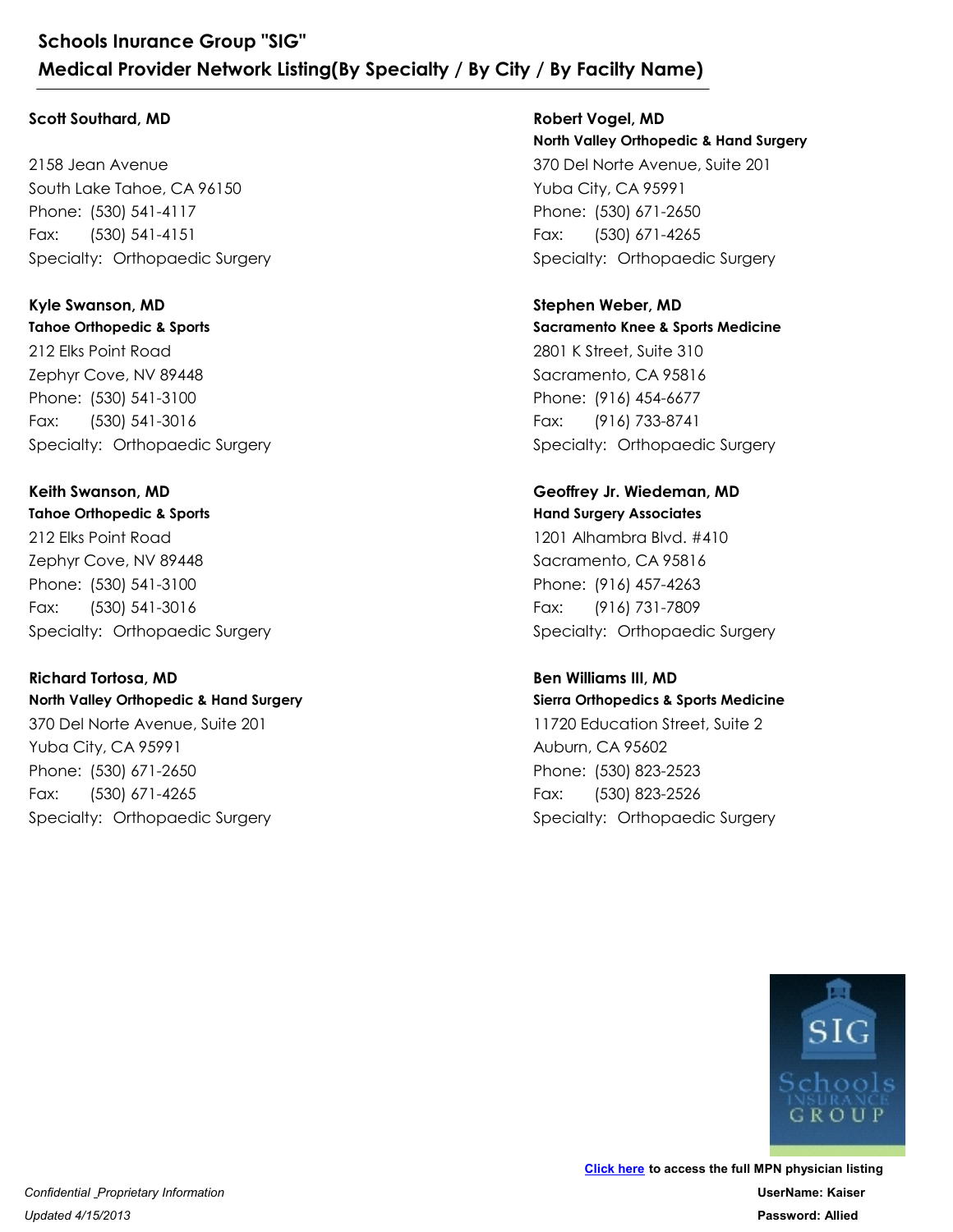**Hand Surgery Associates** 1201 Alhambra Blvd. #410 Sacramento, CA 95816 Schools Inurance Group "SIG"<br>
Medical Provider Network Listing(By Special<br>
Christopher Wilson, MD<br>
Hand Surgery Associates<br>
1201 Alhambra Blvd. #410<br>
Sacramento, CA 95816<br>
Phone: (916) 457-4263<br>
Fax: (916) 731-7809<br>
Specia Schools Inurance Group "SIG"<br>
Medical Provider Network Listing(By<br>
Christopher Wilson, MD<br>
Hand Surgery Associates<br>
1201 Alhambra Blvd. #410<br>
Sacramento, CA 95816<br>
Phone: (916) 457-4263<br>
Fax: (916) 731-7809<br>
Specialty: Ort Fax: (916) 731-7809

### **Christopher Wilson, MD Pain Management**

#### **Sacramento Pain Clinic Michael Levin, MD**

777 Campus Commons Road, Suite #140 Sacramento, CA 95825 **/ By Facilty Name)**<br> **Pain Management**<br>
Michael Levin, MD<br>
Sacramento Pain Clinic<br>
777 Campus Commons Road, Suite #140<br>
Sacramento, CA 95825<br>
Phone: (916) 333-5800<br>
Fax: (916) 333-5937<br>
Specialty: Pain Management<br> **David Pain Management<br>Pain Management<br>Michael Levin, MD<br>Sacramento Pain Clinic<br>777 Campus Commons Road, Suite #140<br>Sacramento, CA 95825<br>Phone: (916) 333-5800<br>Fax: (916) 333-5937<br>Specialty: Pain Management** Fax: (916) 333-5937 777 Campus Commons Road, Suite #140<br>Sacramento, CA 95825<br>Phone: (916) 333-5800<br>Fax: (916) 333-5837<br>Specialty: Pain Management<br>**David Teicheira, MD**<br>83 Scripps Drive, Suite 310<br>Sacramento, CA 95825<br>Phone: (916) 923-0900<br>Fax

### **David Teicheira, MD**

83 Scripps Drive, Suite 310 Sacramento, CA 95825 Phone: (916) 333-5800<br>Fax: (916) 333-5937<br>Specialty: Pain Management<br>**David Teicheira, MD**<br>83 Scripps Drive, Suite 310<br>Sacramento, CA 95825<br>Phone: (916) 923-0900<br>Fax: (916) 923-0900<br>Specialty: Pain Management Fax: (916) 923-0901

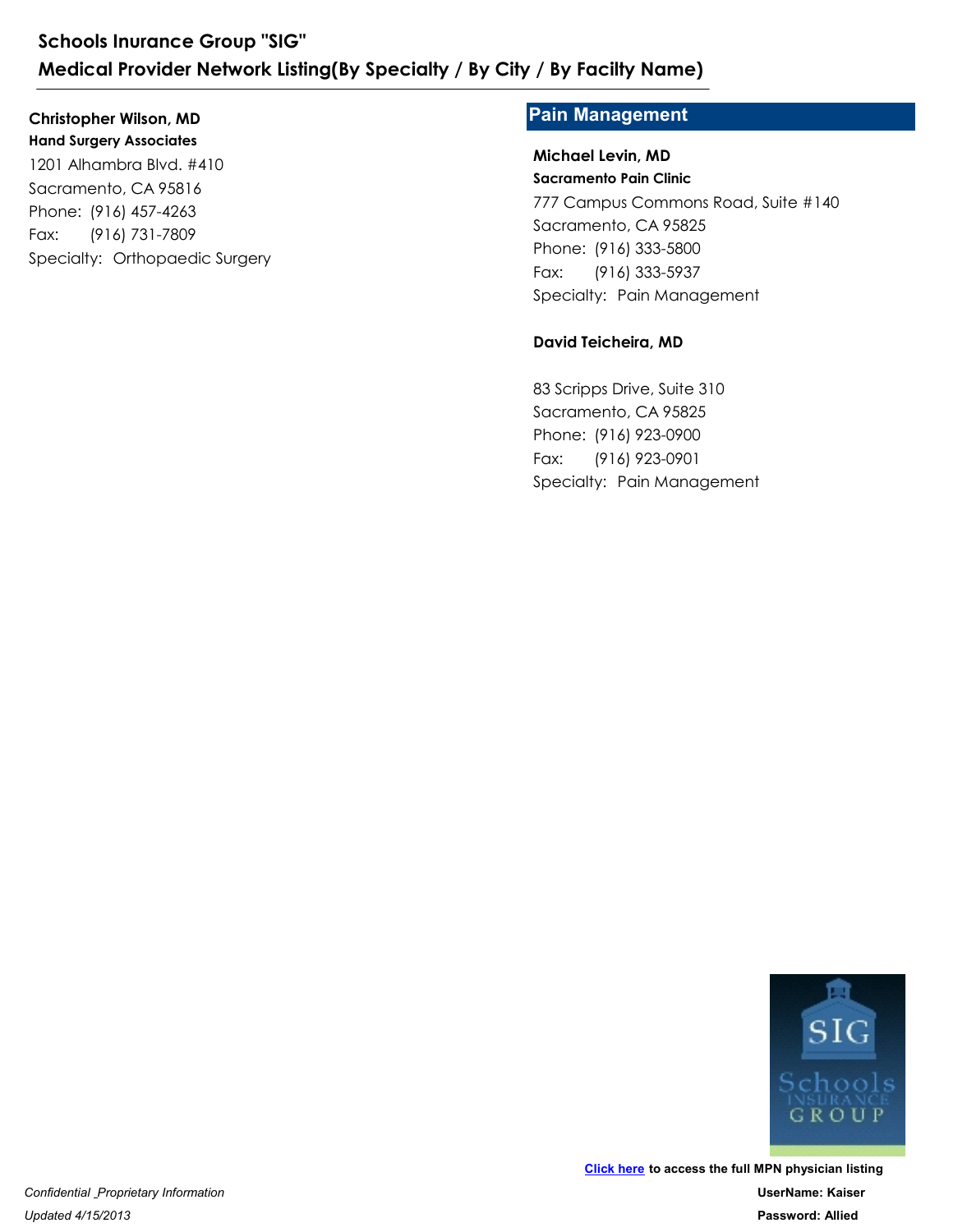### **Physical Therapy**

#### **Burger Physical Therapy**

1990 Heritage Oak Place, Suite B Auburn, CA 95603 Medical Provider Network Listing (By Special Therapy<br>
Physical Therapy<br>
Burger Physical Therapy<br>
1990 Heritage Oak Place, Suite B<br>
Auburn, CA 95603<br>
Phone: (530) 823-6835<br>
Fax: (916) 983-5906<br>
Specialty: Physical Therapy Schools Inurance Group "SIG"<br>
Medical Provider Network Listing(By<br>
Physical Therapy<br>
Burger Physical Therapy<br>
1990 Heritage Oak Place, Suite B<br>
Auburn, CA 95603<br>
Phone: (530) 823-6835<br>
Fax: (916) 983-5906<br>
Specialty: Physi Fax: (916) 983-5906 1990 Heritage Oak Place, Suite B<br>Auburn, CA 95603<br>Phone: (530) 823-6835<br>Fax: (916) 983-5906<br>Specialty: Physical Therapy<br>**Progressive Home Care<br>Progressive Home Care**<br>11879 Kemper Road, Suite 15<br>Auburn, CA 95603<br>Phone: (530

#### **Progressive Home Care**

11879 Kemper Road, Suite 15 Auburn, CA 95603 Phone: (530) 823-6835<br>Fax: (916) 983-5906<br>Specialty: Physical Therapy<br>Progressive Home Care<br>11879 Kemper Road, Suite 15<br>Auburn, CA 95603<br>Phone: (530) 823-3896<br>Fax: (530) 823-3898<br>Specialty: Physical Therapy Fax: (530) 823-3898 1879 Kemper Road, Suite 15<br>Auburn, CA 95603<br>Phone: (530) 823-3896<br>Fax: (530) 823-3898<br>Specialty: Physical Therapy<br>**Burger Physical Therapy**<br>2019 Anderson Road, Suite A<br>Davis, CA 95616<br>Phone: (530) 758-2222<br>Fax: (916) 983-5

#### **Burger Physical Therapy**

2019 Anderson Road, Suite A Davis, CA 95616 Phone: (530) 823-3896<br>Fax: (530) 823-3898<br>Specialty: Physical Therapy<br>**Burger Physical Therapy**<br>2019 Anderson Road, Suite A<br>Davis, CA 95616<br>Phone: (530) 758-2222<br>Fax: (916) 983-5906<br>Specialty: Physical Therapy Fax: (916) 983-5906 2019 Anderson Road, Suite A<br>
Davis, CA 95616<br>
Phone: (530) 758-2222<br>
Fax: (916) 983-5906<br>
Specialty: Physical Therapy<br> **Burger Physical Therapy**<br>
7805 Laguna Blvd, Suite 300<br>
Elk Grove, CA 95758<br>
Phone: (916) 691-5400<br>
Fax

### **Burger Physical Therapy**

7805 Laguna Blvd, Suite 300 Elk Grove, CA 95758 Phone: (530) 758-2222<br>Fax: (916) 983-5906<br>Specialty: Physical Therapy<br>**Burger Physical Therapy**<br>**Burger Physical Therapy**<br>7805 Laguna Blvd, Suite 300<br>Elk Grove, CA 95758<br>Phone: (916) 691-5400<br>Fax: (916) 983-5906<br>Specialty: Fax: (916) 983-5906

#### **Burger Physical Therapy**

6614 Mercy Court, Suite C Fair Oaks, CA 95628 **/ By Facilty Name)**<br> **Burger Physical Therapy**<br>
6614 Mercy Court, Suite C<br>
Fair Oaks, CA 95628<br>
Phone: (916) 863-5785<br>
Fax: (916) 983-5906<br>
Specialty: Physical Therapy **/ By Facilty Name)**<br> **Burger Physical Therapy**<br>
6614 Mercy Court, Suite C<br>
Fair Oaks, CA 95628<br>
Phone: (916) 863-5785<br>
Fax: (916) 983-5906<br>
Specialty: Physical Therapy Fax: (916) 983-5906

#### **Burger Physical Therapy**

101 E. Natoma Street, Suite 1 Folsom, CA 95630 Phone: (916) 863-5785<br>Fax: (916) 983-5906<br>Specialty: Physical Therapy<br>Burger Physical Therapy<br>101 E. Natoma Street, Suite 1<br>Folsom, CA 95630<br>Phone: (916) 353-5295<br>Fax: (916) 983-5906<br>Specialty: Physical Therapy 614 Mercy Court, Suite C<br>
Fair Oaks, CA 95628<br>
Phone: (916) 863-5785<br>
Fax: (916) 983-5906<br>
Specialty: Physical Therapy<br> **Burger Physical Therapy**<br>
101 E. Natoma Street, Suite 1<br>
Folsom, CA 95630<br>
Phone: (916) 353-5295<br>
Fax Fax: (916) 983-5906

#### **Burger Physical Therapy**

1301 E. Bidwell Street, Suite 201 Folsom, CA 95630 Phone: (916) 353-5295<br>Fax: (916) 983-5906<br>Specialty: Physical Therapy<br>Burger Physical Therapy<br>1301 E. Bidwell Street, Suite 201<br>Folsom, CA 95630<br>Phone: (916) 983-5900<br>Fax: (916) 983-5925<br>Specialty: Physical Therapy 101 E. Natoma Street, Suite 1<br>Folsom, CA 95630<br>Phone: (916) 353-5295<br>Fax: (916) 983-5906<br>Specialty: Physical Therapy<br>**Burger Physical Therapy**<br>**Burger Physical Therapy**<br>1301 E. Bidwell Street, Suite 201<br>Folsom, CA 95630<br>Ph Fax: (916) 983-5925 1301 E. Bidwell Street, Suite 201<br>Folsom, CA 95630<br>Phone: (916) 983-5900<br>Fax: (916) 983-5925<br>Specialty: Physical Therapy<br>**Burger Physical Therapy**<br>900 Whispering Pines Lane<br>Grass Valley, CA 95945<br>Phone: (530) 272-4284<br>Fax:

#### **Burger Physical Therapy**

900 Whispering Pines Lane Grass Valley, CA 95945 Phone: (916) 983-5900<br>Fax: (916) 983-5925<br>Specialty: Physical Therapy<br>Burger Physical Therapy<br>900 Whispering Pines Lane<br>Grass Valley, CA 95945<br>Phone: (530) 272-4284<br>Fax: (916) 983-5906<br>Specialty: Physical Therapy Fax: (916) 983-5906

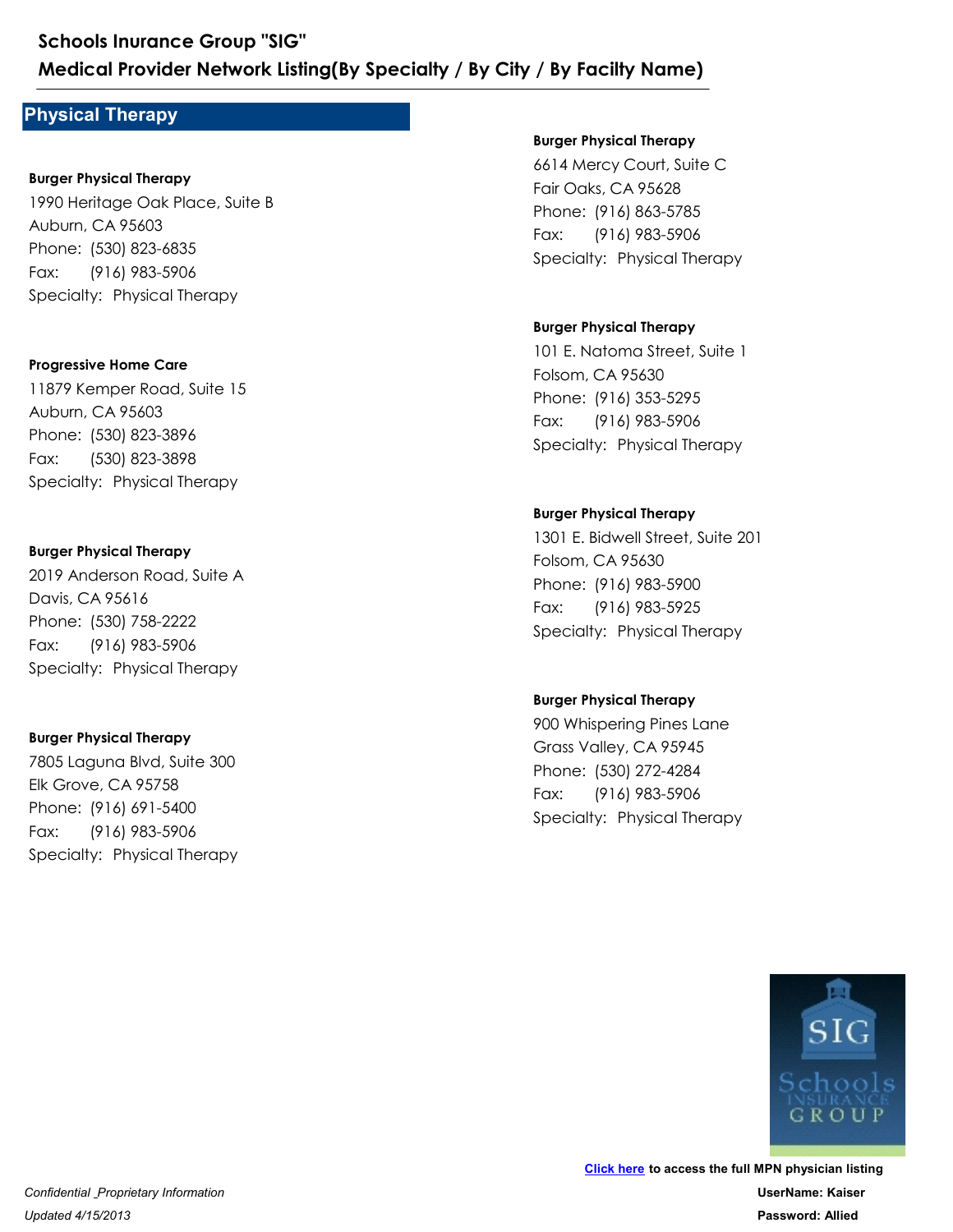#### **Burger Physical Therapy**

1004 Fowler Way, Suite 9 Placerville, CA 95667 Schools Inurance Group "SIG"<br>
Medical Provider Network Listing(By Spe<br>
Burger Physical Therapy<br>
1004 Fowler Way, Suite 9<br>
Placerville, CA 95667<br>
Phone: (530) 626-4734<br>
Fax: (916) 983-5906<br>
Specialty: Physical Therapy Schools Inurance Group "SIG"<br>
Medical Provider Network Listing(By<br>
Burger Physical Therapy<br>
1004 Fowler Way, Suite 9<br>
Placerville, CA 95667<br>
Phone: (530) 626-4734<br>
Fax: (916) 983-5906<br>
Specialty: Physical Therapy Fax: (916) 983-5906

#### **Burger Physical Therapy**

2550 Douglas Blvd, Suite 100 Roseville, CA 95661 Phone: (530) 626-4734<br>Fax: (916) 983-5906<br>Specialty: Physical Therapy<br>Burger Physical Therapy<br>2550 Douglas Blvd, Suite 100<br>Roseville, CA 95661<br>Phone: (916) 772-7190<br>Fax: (916) 983-5906<br>Specialty: Physical Therapy 1004 Fowler Way, Suite 9<br>Placerville, CA 95667<br>Phone: (530) 626-4734<br>Fax: (916) 983-5906<br>Specialty: Physical Therapy<br>**Burger Physical Therapy**<br>2550 Douglas Blvd, Suite 100<br>Roseville, CA 95661<br>Phone: (916) 772-7190<br>Fax: (91 Fax: (916) 983-5906

### **Burger Physical Therapy (Land Park)**

7200 South Land Park Drive, Suite 300 Sacramento, CA 95831 Phone: (916) 772-7190<br>Fax: (916) 983-5906<br>Specialty: Physical Therapy<br>Burger Physical Therapy (Land Park)<br>7200 South Land Park Drive, Suite 300<br>Sacramento, CA 95831<br>Phone: (916) 391-5010<br>Fax: (916) 983-5906<br>Specialty: Phys 2550 Douglas Blvd, Suite 100<br>Roseville, CA 95661<br>Phone: (916) 772-7190<br>Fax: (916) 983-5906<br>Specialty: Physical Therapy<br>**Burger Physical Therapy (Land Park)**<br>7200 South Land Park Drive, Suite 300<br>Sacramento, CA 95831<br>Phone: Fax: (916) 983-5906 7200 South Land Park Drive, Suite 300<br>Sacramento, CA 95831<br>Phone: (916) 391-5010<br>Fax: (916) 983-5906<br>Specialty: Physical Therapy<br>**Burger Physical Therapy (Natomas)**<br>3270 Arena Blvd., Suite 415<br>Sacramento, CA 95834<br>Phone: (

#### **Burger Physical Therapy (Natomas)**

3270 Arena Blvd., Suite 415 Sacramento, CA 95834 Phone: (916) 391-5010<br>Fax: (916) 983-5906<br>Specialty: Physical Therapy<br>Specialty: Physical Therapy<br>Burger Physical Therapy (Natomas)<br>3270 Arena Blvd., Suite 415<br>Sacramento, CA 95834<br>Phone: (916) 928-1234<br>Fax: (916) 983-5906 Fax: (916) 983-5906

#### **Burger Physical Therapy (West Sacramento)**

2101 Stone Blvd, Suite 175 West Sacramento, CA 95691 **/ By Facilty Name)**<br> **Burger Physical Therapy (West Sacramento)**<br>
2101 Stone Blvd, Suite 175<br>
West Sacramento, CA 95691<br>
Phone: (916) 617-2400<br>
Fax: (916) 983-5906<br>
Specialty: Physical Therapy<br> **Martin Giampaoli, PT / By Facilty Name)**<br> **Burger Physical Therapy (West Sacramento)**<br>
2101 Stone Blvd, Suite 175<br>
West Sacramento, CA 95691<br>
Phone: (916) 617-2400<br>
Fax: (916) 983-5906<br>
Specialty: Physical Therapy Fax: (916) 983-5906

### **Martin Giampaoli, PT**

**McCarthy Physical Therapy** 114 N. Sunrise Ave #B-1 Roseville, CA 95661 Phone: (916) 617-2400<br>Fax: (916) 983-5906<br>Specialty: Physical Therapy<br>**Martin Giampaoli, PT**<br>**McCarthy Physical Therapy**<br>114 N. Sunrise Ave #B-1<br>Roseville, CA 95661<br>Phone: (916) 789-1384<br>Fax: (916) 782-7113<br>Specialty: Phys 2101 Stone Blvd, Suite 175<br>West Sacramento, CA 95691<br>Phone: (916) 617-2400<br>Fax: (916) 983-5906<br>Specialty: Physical Therapy<br>**Martin Giampaoli, PT**<br>**McCarthy Physical Therapy**<br>114 N. Sunrise Ave #B-1<br>Roseville, CA 95661<br>Phon Fax: (916) 782-7113

#### **McCarthy Physical Therapy Michael Ito, PT**

114 N. Sunrise Ave #B-1 Roseville, CA 95661 Phone: (916) 789-1384<br>Fax: (916) 782-7113<br>Specialty: Physical Therapy<br>**Michael Ito, PT**<br>**Michael Ito, PT**<br>**McCarthy Physical Therapy**<br>114 N. Sunrise Ave #B-1<br>Roseville, CA 95661<br>Phone: (916) 789-1384<br>Fax: (916) 782-7113<br>Sp 114 N. Sunrise Ave #B-1<br>Roseville, CA 95661<br>Phone: (916) 789-1384<br>Fax: (916) 782-7113<br>Specialty: Physical Therapy<br>**Michael Ito, PT**<br>**Michael Ito, PT**<br>**McCarthy Physical Therapy**<br>114 N. Sunrise Ave #B-1<br>Roseville, CA 95661<br> Fax: (916) 782-7113 114 N. Sunrise Ave #B-1<br>Roseville, CA 95661<br>Phone: (916) 789-1384<br>Fax: (916) 782-7113<br>Specialty: Physical Therapy<br>**Tim McCarthy, PT**<br>**McCarthy Physical Therapy**<br>114 N. Sunrise Ave #B-1<br>Roseville, CA 95661<br>Phone: (916) 789-

### **McCarthy Physical Therapy Tim McCarthy, PT**

114 N. Sunrise Ave #B-1 Roseville, CA 95661 Phone: (916) 789-1384<br>Fax: (916) 782-7113<br>Specialty: Physical Therapy<br>**Tim McCarthy, PT**<br>**Tim McCarthy, PT**<br>McCarthy Physical Therapy<br>114 N. Sunrise Ave #B-1<br>Roseville, CA 95661<br>Phone: (916) 789-1384<br>Fax: (916) 782-7113<br>Sp Fax: (916) 782-7113

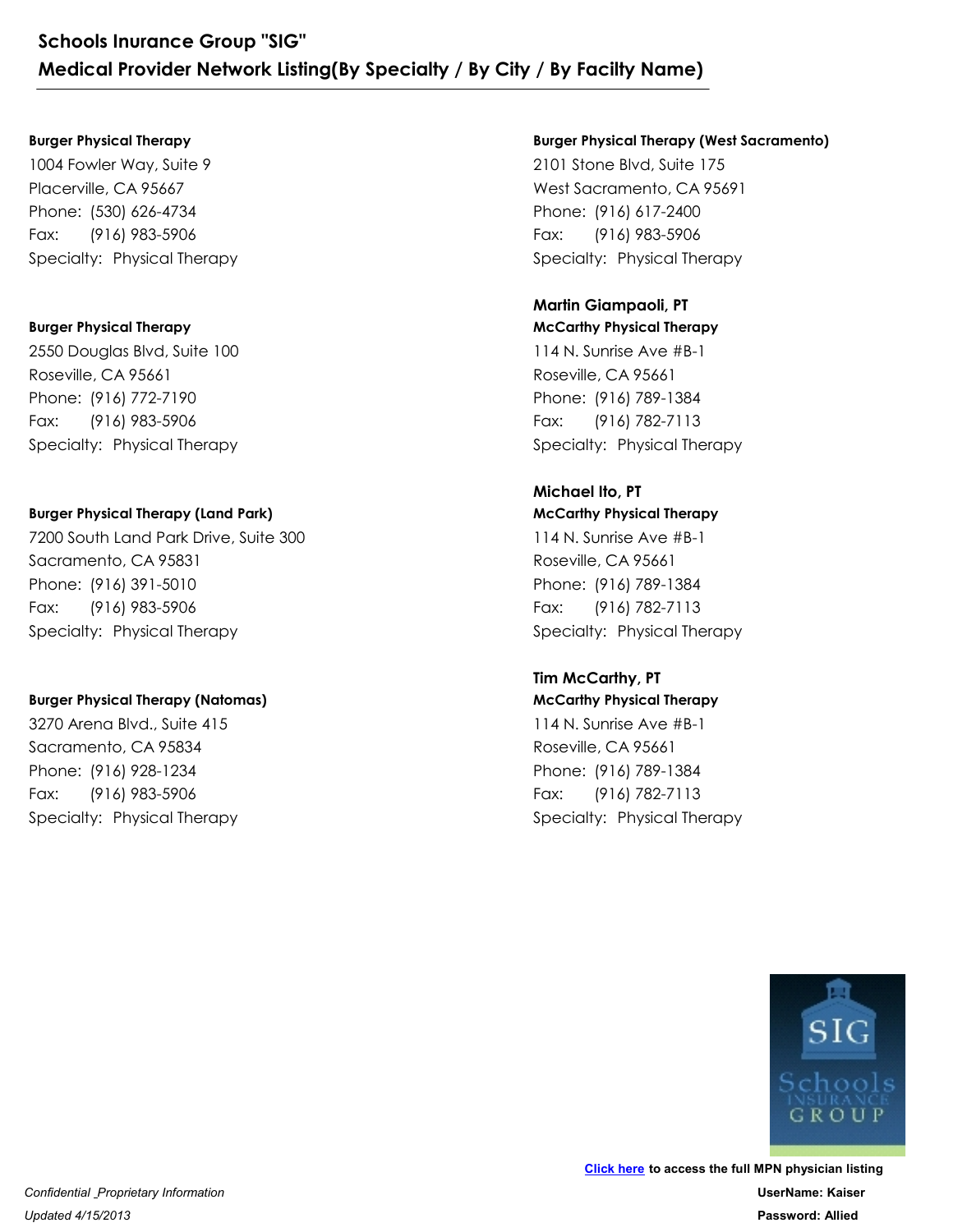**Folsom Physical Therapy** 115 Natoma Street **Tim McGonigle, PT**

Folsom, CA 95630 Schools Inurance Group "SIG"<br>
Medical Provider Network Listing(By Spe<br>
Tim McGonigle, PT<br>
Folsom Physical Therapy<br>
115 Natoma Street<br>
Folsom, CA 95630<br>
Phone: (916) 355-8500<br>
Fax: (916) 355-8196<br>
Specialty: Physical Therap Schools Inurance Group "SIG"<br>
Medical Provider Network Listing(By<br>
Tim McGonigle, PT<br>
Folsom Physical Therapy<br>
115 Natoma Street<br>
Folsom, CA 95630<br>
Phone: (916) 355-8500<br>
Fax: (916) 355-8196<br>
Specialty: Physical Therapy Fax: (916) 355-8196

**Folsom Physical Therapy** 115 Natoma Street Folsom, CA 95630 Phone: (916) 355-8500<br>Fax: (916) 355-8196<br>Specialty: Physical Therapy<br>**Brigit Moore, PT**<br>**Brigit Moore, PT**<br>**Folsom Physical Therapy**<br>115 Natoma Street<br>Folsom, CA 95630<br>Phone: (916) 335-8500<br>Fax: (916) 335-8196<br>Specialty: 115 Natoma Street<br>Folsom, CA 95630<br>Phone: (916) 355-8500<br>Fax: (916) 355-8196<br>Specialty: Physical Therapy<br>**Brigit Moore, PT**<br>**Folsom Physical Therapy**<br>115 Natoma Street<br>Folsom, CA 95630<br>Phone: (916) 335-8500<br>Fax: (916) 335-Fax: (916) 355-8196 **Brigit Moore, PT** 115 Natoma Street<br>Folsom, CA 95630<br>Phone: (916) 335-8500<br>Fax: (916) 355-8196<br>Specialty: Physical Therapy<br>**Michael Moore, PT<br>Folsom Physical Therapy**<br>115 Natoma Street<br>Folsom, CA 95630<br>Phone: (916) 355-8500<br>Fax: (916) 355-8

**Folsom Physical Therapy** 115 Natoma Street Folsom, CA 95630 Phone: (916) 335-8500<br>Fax: (916) 335-8196<br>Specialty: Physical Therapy<br>**Michael Moore, PT**<br>Folsom Physical Therapy<br>115 Natoma Street<br>Folsom, CA 95630<br>Phone: (916) 355-8500<br>Fax: (916) 355-8196<br>Specialty: Physical Therapy<br>**Sp Michael Moore, PT**

Fax: (916) 355-8196

### **Sutter Occupational Health Services Gerri Vogelsang, PT**

11121 Sun Center Drive, Suite A Rancho Cordova, CA 95670 Phone: (916) 355-8500<br>Fax: (916) 355-8196<br>Specialty: Physical Therapy<br>**Gerri Vogelsang, PT**<br>**Survey Computed Services**<br>11121 Sun Center Drive, Suite A<br>Rancho Cordova, CA 95670<br>Phone: (916) 565-8695<br>Fax: (916) 852-7910<br>Spec 115 Natoma Street<br>Folsom, CA 95630<br>Phone: (916) 355-8500<br>Fax: (916) 355-8196<br>Specialty: Physical Therapy<br>**Gerri Vogelsang, PT**<br>**Surter Occupational Health Services**<br>11121 Sun Center Drive, Suite A<br>Rancho Cordova, CA 95670<br> Fax: (916) 852-7910

### **PMR**

**Spine Diagnostic Center** 3195 Folsom Blvd. Sacramento, CA 95816 **/ By Facilty Name)**<br> **PMR**<br> **Randall Armstrong, MD**<br> **Spine Diagnostic Center**<br>
3195 Folsom Blvd.<br>
Sacramento, CA 95816<br>
Phone: (916) 737-7600<br>
Fax: (916) 737-7601<br>
Specialty: PMR<br> **Karanjit Basrai, MD / By Facilty Name)<br>PMR<br>Randall Armstrong, MD<br>Spine Diagnostic Center<br>3195 Folsom Blvd.<br>Sacramento, CA 95816<br>Phone: (916) 737-7600<br>Fax: (916) 737-7600<br>Specialty: PMR** Fax: (916) 737-7601 **Randall Armstrong, MD**

**Summit Rehabilitation Medical Associates** 729 Sunrise Avenue, Suite 602 Roseville, CA 95661 Phone: (916) 737-7600<br>Fax: (916) 737-7600<br>Specialty: PMR<br>**Karanjit Basrai, MD**<br>**Summit Rehabilitation Medical Associates**<br>729 Sunrise Avenue, Suite 602<br>Roseville, CA 95661<br>Phone: (916) 781-7882<br>Fax: (916) 781-3787<br>Specialt 3195 Folsom Blvd.<br>Sacramento, CA 95816<br>Phone: (916) 737-7600<br>Fax: (916) 737-7601<br>Specialty: PMR<br>**Karanjit Basrai, MD**<br>**Karanjit Basrai, MD**<br>**Summit Rehabilitation Medical Associates**<br>729 Sunrise Avenue, Suite 602<br>Roseville **Karanjit Basrai, MD**

Fax: (916) 781-3787

### **Navnit Bhatia, MD**

**Sierra Rehabilitation Medical Association** 1421 Secret Ravine Parkway, Suite 111 Roseville, CA 95661 Phone: (916) 781-7882<br>Fax: (916) 781-3787<br>Specialty: PMR<br>**Navnit Bhatia, MD**<br>**Sierra Rehabilitation Medical Association**<br>1421 Secret Ravine Parkway, Suite 111<br>Roseville, CA 95661<br>Phone: (916) 784-7500<br>Fax: (916) 784-6319<br>S 729 Sunrise Avenue, Suite 602<br>Roseville, CA 95661<br>Phone: (916) 781-7882<br>Fax: (916) 781-3787<br>Specialty: PMR<br>**Navnit Bhatia, MD**<br>**Sierra Rehabilitation Medical Association**<br>1421 Secret Ravine Parkway, Suite 111<br>Roseville, CA Fax: (916) 784-6319

**Northern California Spine & Rehabilitation Associates** 2801 K Street Sacramento, CA 95816 Phone: (916) 784-7500<br>Fax: (916) 784-6319<br>Specialty: PMR<br>**Dennis Hembd, MD**<br>**Northern California Spine & Rehabilitation A:**<br>2801 K Street<br>Sacramento, CA 95816<br>Phone: (916) 733-8277<br>Fax: (916) 733-5047<br>Specialty: PMR 1421 Secret Ravine Parkway, Suite 111<br>Roseville, CA 95661<br>Phone: (916) 784-7500<br>Fax: (916) 784-6319<br>Specialty: PMR<br>**Dennis Hembd, MD**<br>**Northern California Spine & Rehabilitation Associc**<br>2801 K Street<br>Sacramento, CA 95816<br> Fax: (916) 733-5047 **Dennis Hembd, MD**

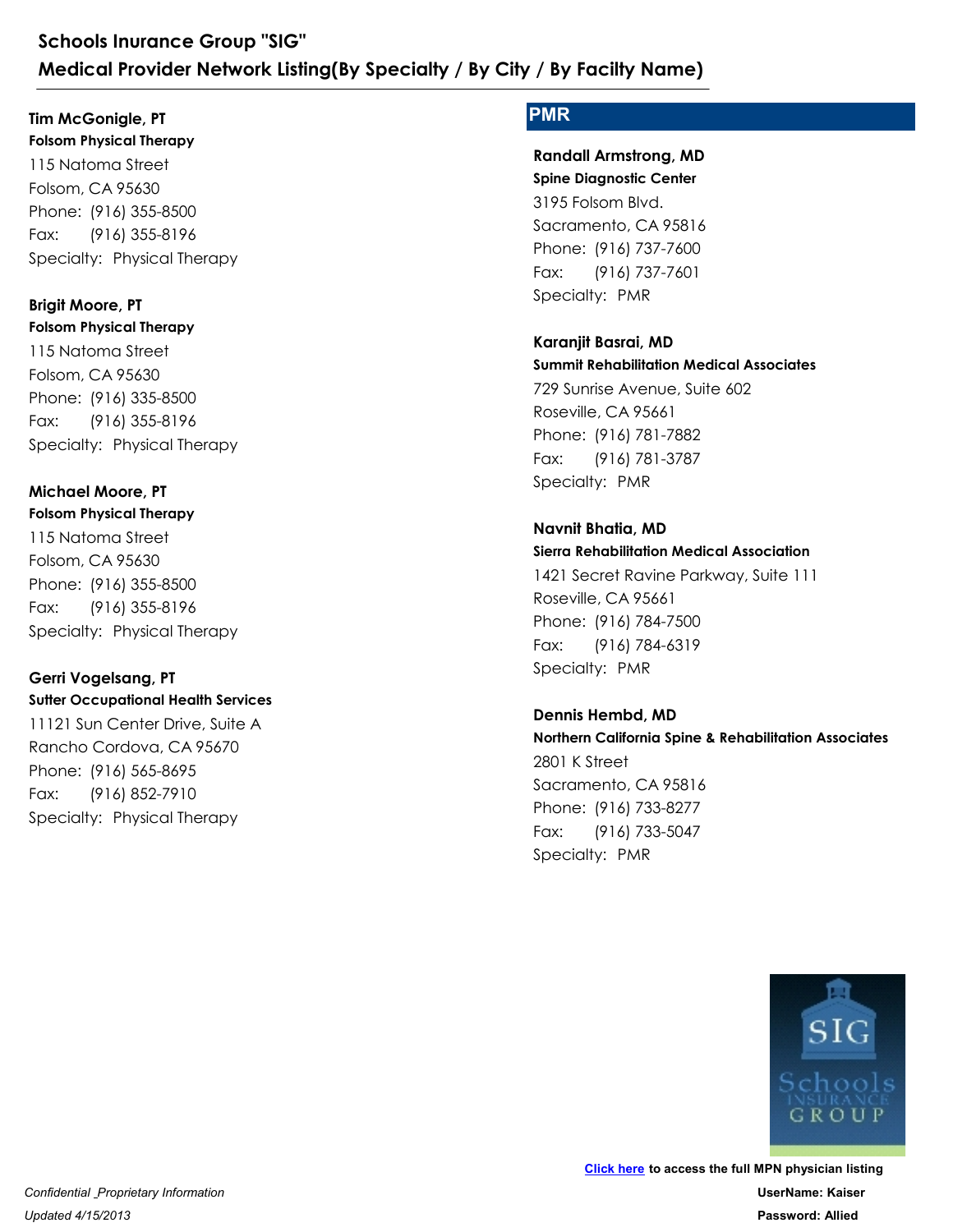### **Stephen Mann, MD**

**Northern California Spine & Rehabilitation Associates** 2801 K Street Sacramento, CA 95816 Schools Inurance Group "SIG"<br>
Medical Provider Network Listing<br>
Stephen Mann, MD<br>
Northern California Spine & Rehabilitation As<br>
2801 K Street<br>
Sacramento, CA 95816<br>
Phone: (916) 733-8277<br>
Fax: (916) 733-5047<br>
Specialty: P Schools Inurance Group "SIG"<br>
Medical Provider Network Listing(By<br>
Stephen Mann, MD<br>
Northern California Spine & Rehabilitation Associa<br>
2801 K Street<br>
Sacramento, CA 95816<br>
Phone: (916) 733-8277<br>
Fax: (916) 733-5047<br>
Spec Fax: (916) 733-5047 Phone: (916) 733-8277<br>Fax: (916) 733-5047<br>Specialty: PMR<br>**Margaret Portwood, MD**<br>2288 Auburn Blvd<br>Sacramento, CA 95821<br>Phone: (916) 640-8161<br>Fax: (916) 640-8161<br>Specialty: PMR 2801 K Street<br>
Sacramento, CA 95816<br>
Phone: (916) 733-8277<br>
Fax: (916) 733-5047<br>
Specialty: PMR<br> **Margaret Portwood, MD**<br>
2288 Auburn Blvd<br>
Sacramento, CA 95821<br>
Phone: (916) 640-8161<br>
Fax: (916) 640-8151<br>
Specialty: PMR

### **Margaret Portwood, MD**

2288 Auburn Blvd Sacramento, CA 95821 Fax: (916) 640-8151

#### **Sierra Rehabilitation Medical Association Imad Rashid, DO**

1421 Secret Ravine Parkway, Suite 111 Roseville, CA 95661 Phone: (916) 640-8161<br>Fax: (916) 640-8151<br>Specialty: PMR<br>**Imad Rashid, DO**<br>**Imad Rashid, DO**<br>**I421** Secret Ravine Parkway, Suite 111<br>Roseville, CA 95661<br>Phone: (916) 784-7500<br>Fax: (916) 784-6319<br>Specialty: PMR<br>**Jeffrey You** 2288 Auburn Blvd<br>Sacramento, CA 95821<br>Phone: (916) 640-8161<br>Fax: (916) 640-8151<br>Specialty: PMR<br>**Imad Rashid, DO**<br>**Sierra Rehabilitation Medical Association**<br>1421 Secret Ravine Parkway, Suite 111<br>Roseville, CA 95661<br>Phone: Fax: (916) 784-6319 Phone: (916) 784-7500<br>Fax: (916) 784-6319<br>Specialty: PMR<br>**Jeffrey Young, MD**<br>5525 Assembly Court<br>Sacramento, CA 95823<br>Phone: (916) 428-2330<br>Fax: (916) 428-2331<br>Specialty: PMR 1421 Secret Ravine Parkway, Suite 111<br>Roseville, CA 95661<br>Phone: (916) 784-7500<br>Fax: (916) 784-6319<br>Specialty: PMR<br>**Jeffrey Young, MD**<br>5525 Assembly Court<br>Sacramento, CA 95823<br>Phone: (916) 428-2330<br>Fax: (916) 428-2331<br>Spec

### **Jeffrey Young, MD**

5525 Assembly Court Sacramento, CA 95823 Fax: (916) 428-2331

### **Podiatry**

**Patricia Ferraro, DPM**

2229 Barton Ave South Lake Tahoe, CA 96150 **/ By Facilty Name)**<br> **Podiatry**<br> **Patricia Ferraro, DPM**<br>
2229 Barton Ave<br>
South Lake Tahoe, CA 96150<br>
Phone: (530) 541-2665<br>
Fax: (530) 541-2615<br>
Specialty: Podiatry<br> **Kevin Kirby, DPM Podiatry<br>Patricia Ferraro, DPM<br>Patricia Ferraro, DPM<br>2229 Barton Ave<br>South Lake Tahoe, CA 96150<br>Phone: (530) 541-2665<br>Fax: (530) 541-2665<br>Specialty: Podiatry** Fax: (530) 541-2615 2229 Barton Ave<br>
South Lake Tahoe, CA 96150<br>
Phone: (530) 541-2665<br>
Fax: (530) 541-2615<br>
Specialty: Podiatry<br> **Kevin Kirby, DPM**<br>
107 Scripps Drive, Suite 200<br>
Sacramento, CA 95825<br>
Phone: (916) 925-8111<br>
Fax: (916) 925-81

### **Kevin Kirby, DPM**

107 Scripps Drive, Suite 200 Sacramento, CA 95825 Phone: (530) 541-2665<br>Fax: (530) 541-2615<br>Specialty: Podiatry<br>**Kevin Kirby, DPM**<br>107 Scripps Drive, Suite 200<br>Sacramento, CA 95825<br>Phone: (916) 925-8111<br>Fax: (916) 925-8136<br>Specialty: Podiatry Fax: (916) 925-8136

### **Robert Larsen, DPM**

**Associates in Foot & Ankle Care** 6403 Coyle Avenue, Suite 390 Carmichael, CA 95608 Phone: (916) 925-8111<br>Fax: (916) 925-8136<br>Specialty: Podiatry<br>**Robert Larsen, DPM<br>Associates in Foot & Ankle Care**<br>6403 Coyle Avenue, Suite 390<br>Carmichael, CA 95608<br>Phone: (916) 965-6117<br>Fax: (916) 965-6117<br>Specialty: Podi 107 Scripps Drive, Suite 200<br>Sacramento, CA 95825<br>Phone: (916) 925-8111<br>Fax: (916) 925-8136<br>Specialty: Podiatry<br>**Robert Larsen, DPM<br>Associates in Foot & Ankle Care**<br>6403 Coyle Avenue, Suite 390<br>Carmichael, CA 95608<br>Phone: Fax: (916) 965-7120

# **Associates in Foot & Ankle Care** 1600 Creekside Drive, Suite 3100 Folsom, CA 95630 Phone: (916) 965-6117<br>Fax: (916) 965-6117<br>Specialty: Podiatry<br>**Robert Larsen, DPM<br>Associates in Foot & Ankle Care**<br>1600 Creekside Drive, Suite 3100<br>Folsom, CA 95630<br>Phone: (916) 983-8555<br>Fax: (916) 983-8555<br>Specialty: Podi 6403 Coyle Avenue, Suite 390<br>Carmichael, CA 95608<br>Phone: (916) 965-6117<br>Fax: (916) 965-7120<br>Specialty: Podiatry<br>**Robert Larsen, DPM<br>Associates in Foot & Ankle Care**<br>1600 Creekside Drive, Suite 3100<br>Folsom, CA 95630<br>Phone: Fax: (916) 983-8568 **Robert Larsen, DPM**

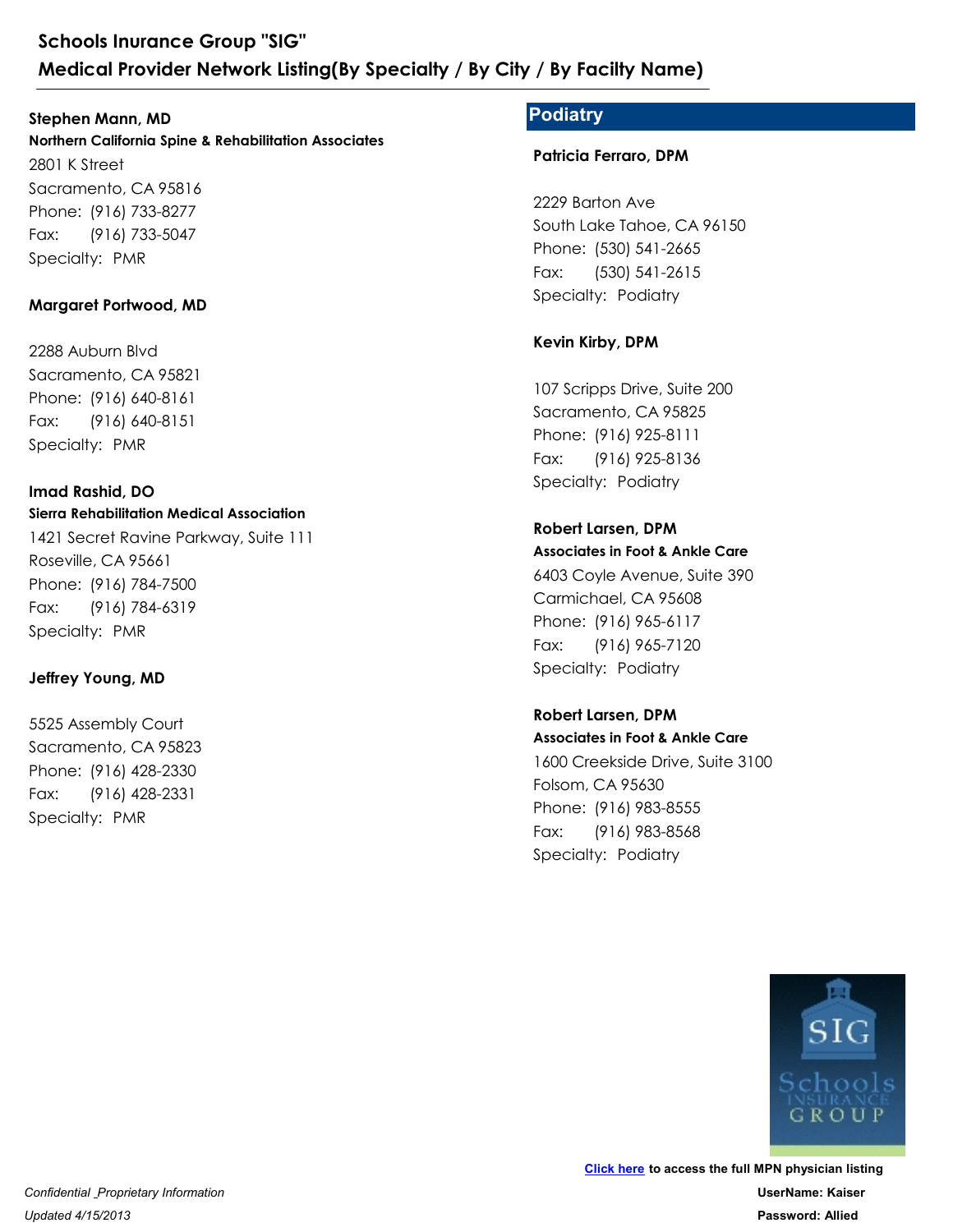### **Spencer Lockson, DPM**

**Sutter Podiatry** 2725 Capital Avenue, Suite 302 Sacramento, CA 95816 Schools Inurance Group "SIG"<br>
Medical Provider Network Listing<br>
Spencer Lockson, DPM<br>
Sutter Podiatry<br>
2725 Capital Avenue, Suite 302<br>
Sacramento, CA 95816<br>
Phone: (916) 262-9464<br>
Fax: (916) 262-9468<br>
Specialty: Podiatry<br> Schools Inurance Group "SIG"<br>
Medical Provider Network Listing(By<br>
Spencer Lockson, DPM<br>
Sutter Podiatry<br>
2725 Capital Avenue, Suite 302<br>
Sacramento, CA 95816<br>
Phone: (916) 262-9464<br>
Fax: (916) 262-9468<br>
Specialty: Podiatr Fax: (916) 262-9468 2725 Capital Avenue, Suite 302<br>Sacramento, CA 95816<br>Phone: (916) 262-9464<br>Fax: (916) 262-9468<br>Specialty: Podiatry<br>**Christopher Page, DPM**<br>**North Valley Orthopedic & Hand Surgery**<br>370 Del Norte Avenue, Suite 201<br>Yuba City,

### **Christopher Page, DPM**

**North Valley Orthopedic & Hand Surgery** 370 Del Norte Avenue, Suite 201 Yuba City, CA 95991 Phone: (916) 262-9464<br>Fax: (916) 262-9468<br>Specialty: Podiatry<br>**Christopher Page, DPM**<br>**North Valley Orthopedic & Hand Surgery**<br>370 Del Norte Avenue, Suite 201<br>Yuba City, CA 95991<br>Phone: (530) 671-2650<br>Fax: (530) 671-4265<br>S

Fax: (530) 671-4265

### **Steve Tristant, DPM**

7622 Auburn Blvd Citrus Heights, CA 95610 Phone: (530) 671-2650<br>Fax: (530) 671-4265<br>Specialty: Podiatry<br>**Steve Tristant, DPM**<br>7622 Auburn Blvd<br>Citrus Heights, CA 95610<br>Phone: (916) 722-6163<br>Fax: (916) 729-9306<br>Specialty: Podiatry 370 Del Norte Avenue, Suite 201<br>Yuba City, CA 95991<br>Phone: (530) 671-2650<br>Fax: (530) 671-4265<br>Specialty: Podiatry<br>**Steve Tristant, DPM**<br>7622 Auburn Blvd<br>Citrus Heights, CA 95610<br>Phone: (916) 722-6163<br>Fax: (916) 729-9306<br>Sp Fax: (916) 729-9306

### **Psychiatry**

**Fair Oaks Psychiatry** 2951 Fulton Avenue **Janak Mehtani, MD**

Sacramento, CA 95821 **/ By Facilty Name)**<br> **Psychiatry**<br>
Janak Mehtani, MD<br>
Fair Oaks Psychiatry<br>
2951 Fulton Avenue<br>
Sacramento, CA 95821<br>
Phone: (916) 486-7555<br>
Fax: (916) 486-7557<br>
Specialty: Psychiatry **Psychiatry<br>Psychiatry<br>Janak Mehtani, MD<br>Fair Oaks Psychiatry<br>2951 Fulton Avenue<br>Sacramento, CA 95821<br>Phone: (916) 486-7555<br>Fax: (916) 486-7555<br>Specialty: Psychiatry** Fax: (916) 486-7557

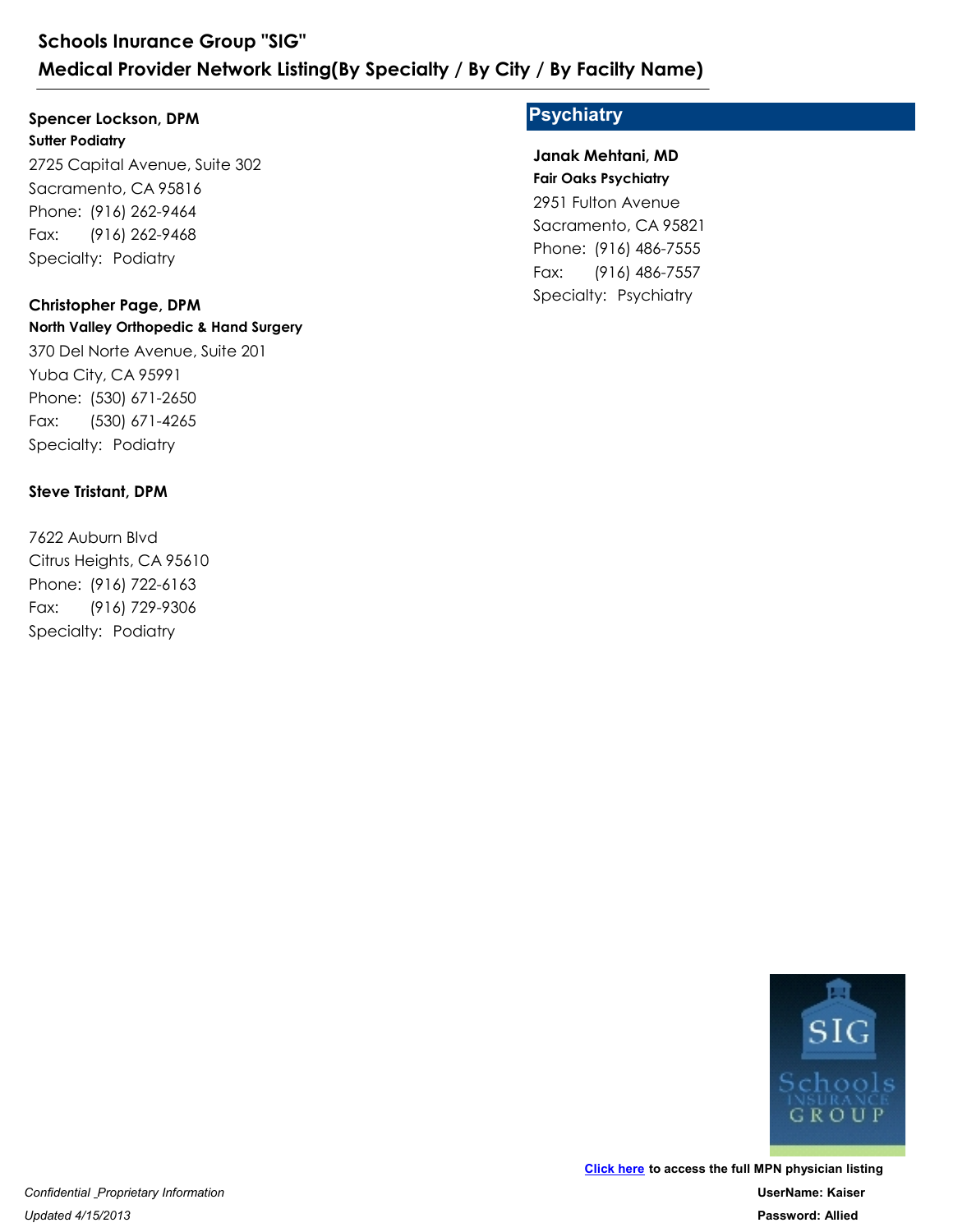### **Psychology**

#### **Steven McCormick, PhD**

2288 Auburn Blvd Sacramento, CA 95821 Medical Provider Network Listing(By<br>
Psychology<br>
Steven McCormick, PhD<br>
2288 Auburn Blvd<br>
Sacramento, CA 95821<br>
Phone: (916) 640-8161<br>
Fax: (916) 734-0849<br>
Specialty: Psychology<br>
Rynda Norsell, PhD Schools Inurance Group "SIG"<br>
Medical Provider Network Listing(By<br>
Psychology<br>
Steven McCormick, PhD<br>
2288 Auburn Blvd<br>
Sacramento, CA 95821<br>
Phone: (916) 640-8161<br>
Fax: (916) 734-0849<br>
Specialty: Psychology Fax: (916) 734-0849

**Auburn Pain & Rehabilitation Center** 1121 Maidu Drive Auburn, CA 95603 Phone: (916) 640-8161<br>Fax: (916) 734-0849<br>Specialty: Psychology<br>**Rynda Norsell, PhD<br>Auburn Pain & Rehabilitation Center**<br>1121 Maidu Drive<br>Auburn, CA 95603<br>Phone: (530) 320-5886<br>Fax: (530) 888-0960<br>Specialty: Psychology<br>**Ry** 2288 Auburn Blvd<br>Sacramento, CA 95821<br>Phone: (916) 640-8161<br>Fax: (916) 734-0849<br>Specialty: Psychology<br>**Rynda Norsell, PhD<br>Auburn Pain & Rehabilitation Center**<br>1121 Maidu Drive<br>Auburn, CA 95603<br>Phone: (530) 320-5886<br>Fax: (5 Fax: (530) 888-0960 **Rynda Norsell, PhD** Phone: (530) 320-5886<br>Fax: (530) 888-0960<br>Specialty: Psychology<br>**Rynda Norsell, PhD**<br>**Private Practice**<br>550 High Street, Suite 208<br>Auburn, CA 95603<br>Phone: (530) 320-5886<br>Fax: (530) 888-0960<br>Specialty: Psychology<br>**Rynda Nor** 1121 Maidu Drive<br>Auburn, CA 95603<br>Phone: (530) 320-5886<br>Fax: (530) 888-0960<br>Specialty: Psychology<br>**Rynda Norsell, PhD**<br>**Private Practice**<br>550 High Street, Suite 208<br>Auburn, CA 95603<br>Phone: (530) 320-5886<br>Fax: (530) 888-096

### **Private Practice Rynda Norsell, PhD**

550 High Street, Suite 208 Auburn, CA 95603 Fax: (530) 888-0960

#### **Private Practice Rynda Norsell, PhD**

204 W. Main Street, Suite 121 Grass Valley, CA 95945 Phone: (530) 320-5886<br>Fax: (530) 888-0960<br>Specialty: Psychology<br>**Rynda Norsell, PhD**<br>**Private Practice**<br>204 W. Main Street, Suite 121<br>Grass Valley, CA 95945<br>Phone: (530) 320-5886<br>Fax: (530) 888-0960<br>Specialty: Psychology 550 High Street, Suite 208<br>
Auburn, CA 95603<br>
Phone: (530) 320-5886<br>
Fax: (530) 888-0960<br>
Specialty: Psychology<br> **Rynda Norsell, PhD**<br> **Private Practice**<br>
204 W. Main Street, Suite 121<br>
Grass Valley, CA 95945<br>
Phone: (530) Fax: (530) 888-0960

### **Erik Olesen, MFT**

**Olesen & Associates** 3288 Bell Road Auburn, CA 95603 **/ By Facilty Name)**<br>
Erik Olesen, MFT<br>
Olesen & Associates<br>
3288 Bell Road<br>
Auburn, CA 95603<br>
Phone: (530) 885-2673<br>
Fax: (530) 888-0895<br>
Specialty: Psychology<br> **Daniel Rockers, PhD / By Facilty Name)**<br>Erik Olesen, MFT<br>Olesen & Associates<br>3288 Bell Road<br>Auburn, CA 95603<br>Phone: (530) 885-2673<br>Fax: (530) 888-0895<br>Specialty: Psychology Fax: (530) 888-0895

### **Daniel Rockers, PhD**

730 Alhambra Blvd, Suite 205 Sacramento, CA 95816 Phone: (530) 885-2673<br>Fax: (530) 888-0895<br>Specialty: Psychology<br>**Daniel Rockers, PhD**<br>730 Alhambra Blvd, Suite 205<br>Sacramento, CA 95816<br>Phone: (916) 492-5056<br>Fax: (916) 471-0522<br>Specialty: Psychology<br>**James Edward Shoemake** 3288 Bell Road<br>Auburn, CA 95603<br>Phone: (530) 885-2673<br>Fax: (530) 888-0895<br>Specialty: Psychology<br>**Daniel Rockers, PhD**<br>730 Alhambra Blvd, Suite 205<br>Sacramento, CA 95816<br>Phone: (916) 492-5056<br>Fax: (916) 471-0522<br>Specialty: P Fax: (916) 471-0522 730 Alhambra Blvd, Suite 205<br>
Sacramento, CA 95816<br>
Phone: (916) 492-5056<br>
Fax: (916) 471-0522<br>
Specialty: Psychology<br> **James Edward Shoemaker, PhD**<br>
3009 K Street, Suite 100<br>
Sacramento, CA 95816<br>
Phone: (916) 443-0974<br>
F

### **James Edward Shoemaker, PhD**

3009 K Street, Suite 100 Sacramento, CA 95816 Phone: (916) 492-5056<br>Fax: (916) 471-0522<br>Specialty: Psychology<br>**James Edward Shoemaker, PhD**<br>3009 K Street, Suite 100<br>Sacramento, CA 95816<br>Phone: (916) 443-0974<br>Fax: (916) 254-0112<br>Specialty: Psychology Fax: (916) 254-0112